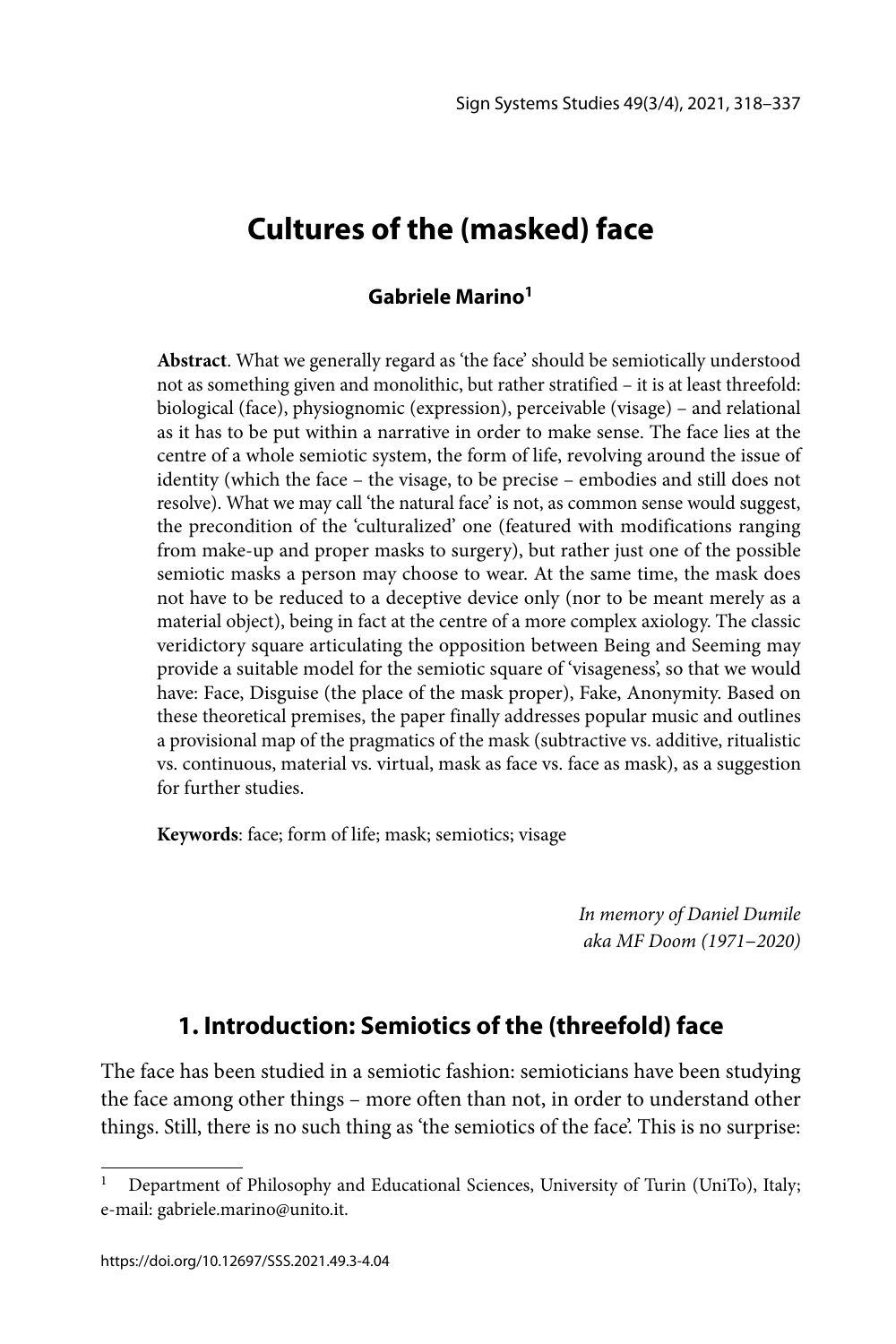the face is such an immediate semiotic speaker that even semiotics may have fallen into the bias of not focusing on what seems so obvious – being such an immediate semiotic speaker, the face is hardly detachable from human communication as a whole. It is only when the face becomes less an obvious object that its "obtuse" – as Barthes (1970) would call it – meaning unfolds; as, for instance, when it is modified, hidden, denied.

What in English we generally regard as 'the face' is at least three different things: (1) a biological surface, that makes it possible for (2) the sophisticatedly culturalized expressive mask of the human being to become (3) visible. We have not only the face (Lat. *facies*), but also the expression (*vultus*) and the visage (*visus*); in semiotic literature such a trichotomy is supported, for instance, by Magli (esp. 1995: 9-15; see also Fabbri 1995)<sup>2</sup>. The notion of the Actant (Greimas, Courtés 1982[1979]: 5–6) deals with the fact that different tokens may play the same role and that the same token may embody different roles, which is the case with what we generically call 'the face': a single Actor embodying different Actantial roles. It is through (1) this body part that (2) the emotions codified in the physiognomic knowledge stratified during ages of biological evolution and cultural codification are being expressed, making it possible for (3) the persona to surface in the conjunction between the collective (our cultural grids) and the individual (each single subjectivity). In terms of Peirce's philosophy of the sign (CP 2.87), the singularity manifested would stand as the Firstness of the Representamen (*visus*), the material datum as the Secondness of the Object (*facies*) and the mechanism that links perceptions and expressions into a crystallized – but still customizable – code as the Thirdness of the Interpretant (*vultus*); through the first, which may, but need not, coincide with the second, we reconnect to and reconstruct the third one.

The primacy of the face in the definition of 'the other' as a Subject has been posited by psychoanalysis ('the mirror stage' in Lacan 1949), researched by experimental psychology (the life-long studies of Ekman) and extensively problematized by anthropology (for a semiophile overview, see Affergan  $2005[2003])<sup>3</sup>$ . A famous passage in Jakobson (1960: 377) shows, in a nutshell, how the face is never given, being in fact subject to complex (trans)cultural negotiation:

> A missionary blamed his African flock for walking around with no clothes on. 'And what about yourself?' they pointed to his visage, 'are not you, too, somewhere naked?'. 'Well but that is my face'. 'Yet in us' retorted the natives, 'everywhere it is face'.

<sup>&</sup>lt;sup>2</sup> Needless to say, in common language the three terms are generally employed as synonyms.<br><sup>3</sup> Ekman (1978) proposed an early (para)semiotic – in the Peircean Sebeokian sense – approach

Ekman (1978) proposed an early (para)semiotic – in the Peircean, Sebeokian sense – approach to face. Levinas (1961) considers what he calls 'the visage' so meaningful to mankind precisely due to its capability to convey the 'presence of the other' through what he calls 'the expression'.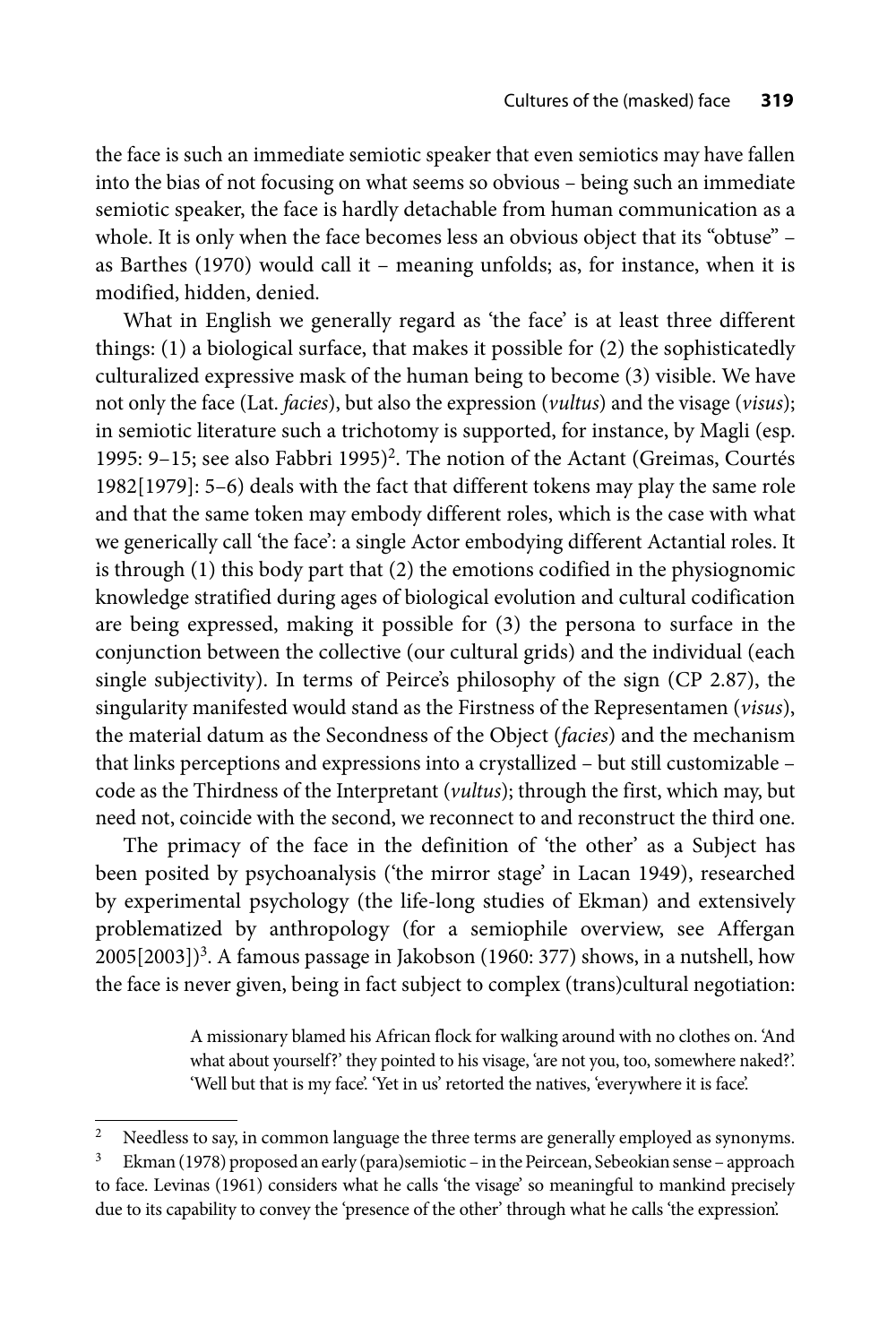We consider meaningful anything equipped with what we recognize as a face; in turn, on the one hand, we assign a face to what we want to consider meaningful and, on the other hand, the face is so meaningful to us that we assign it even to meaningless things (which is the case in pareidolia). This process of facemaking, rooted in the gestaltic need to find familiar signs in reality, has been encoded by means of language, thus trespassing from the biological into the cultural, to the extent that we ended up living in a 'facial society' (Treusch-Dieter, Macho 1996); the proliferation of face signs in digital communication such as emoticons, emojis, selfies, filters is just one of the many corollaries<sup>4</sup>. To sum it up: anthropomorphization cannot help coming in via facialization.

The synecdoche (a part for the whole) of the body, the metonym (the concrete for the abstract) of the identity, the prosopopoeia (presentification, personification) of the individual, the face is where our sociality is grounded and it still keeps its role – the catalyst of the persona's signification – when it is subject to modification or occultation. Face cosmetics, disguise, masking, denial are strategies semiotics seizes for to confirm one of its foundational hypotheses: meaning-making never stems from an isolated piece of information, but rather is always relational and narrative<sup>5</sup>. Be it altered or hidden, the face signifies as it is set within a world of faces (proposed as natural and displayed in plain sight) and related to what it alludes to or stands for.

# **2. Natural face and semiotic mask**

A fabric with floral fantasy makes it possible for a – faceless, indeed – *Nude* by Boubat (Floch 1985) to transition from the state of Nature into Culture, thus becoming a mythological figure by definition (i.e. subsuming the oppositive duality). Likewise, all the parafacial – more precisely, perifacial – devices such as make-up, haircut, beard styles, tattoos, implants, surgery, wearables and accessories (jewellery, headpieces, piercings, proper masks, etc.) make it possible to turn the face into the visage; namely, to display intervention into this body part so as to make it recognizable as culturalized<sup>6</sup>. What we keep calling simply 'the face' is

<sup>4</sup> For pareidolia, see Stano 2021; for emoticons and emojis, see Marino 2015 (available as Marino, Gabriele 2015. :-) come emoticon. Più che semplici faccine. *Doppiozero* Feb. 9. https:// www.doppiozero.com/materiali/ovvioottuso/come-emoticon) and McCulloch 2019: 155–195. For selfies, see Del Marco 2015 (available as Del Marco, Vincenza 2015. Selfie. Forme e pratiche riflessive. *il lavoro culturale* Nov. 23. https://www.lavoroculturale.org/selfie-forme-e-praticheriflessive/vincenza-del-marco/2015/) and Leone 2018.

<sup>5</sup> A recent discussion of this classic structuralist belief can be found in Violi 2018.

<sup>6 &#</sup>x27;Para-' and 'perifacial' are calques from Genette 1982; according to the French narratologist, paratexts are the 'thresholds of the text' that serve as its complementary annexes, a specific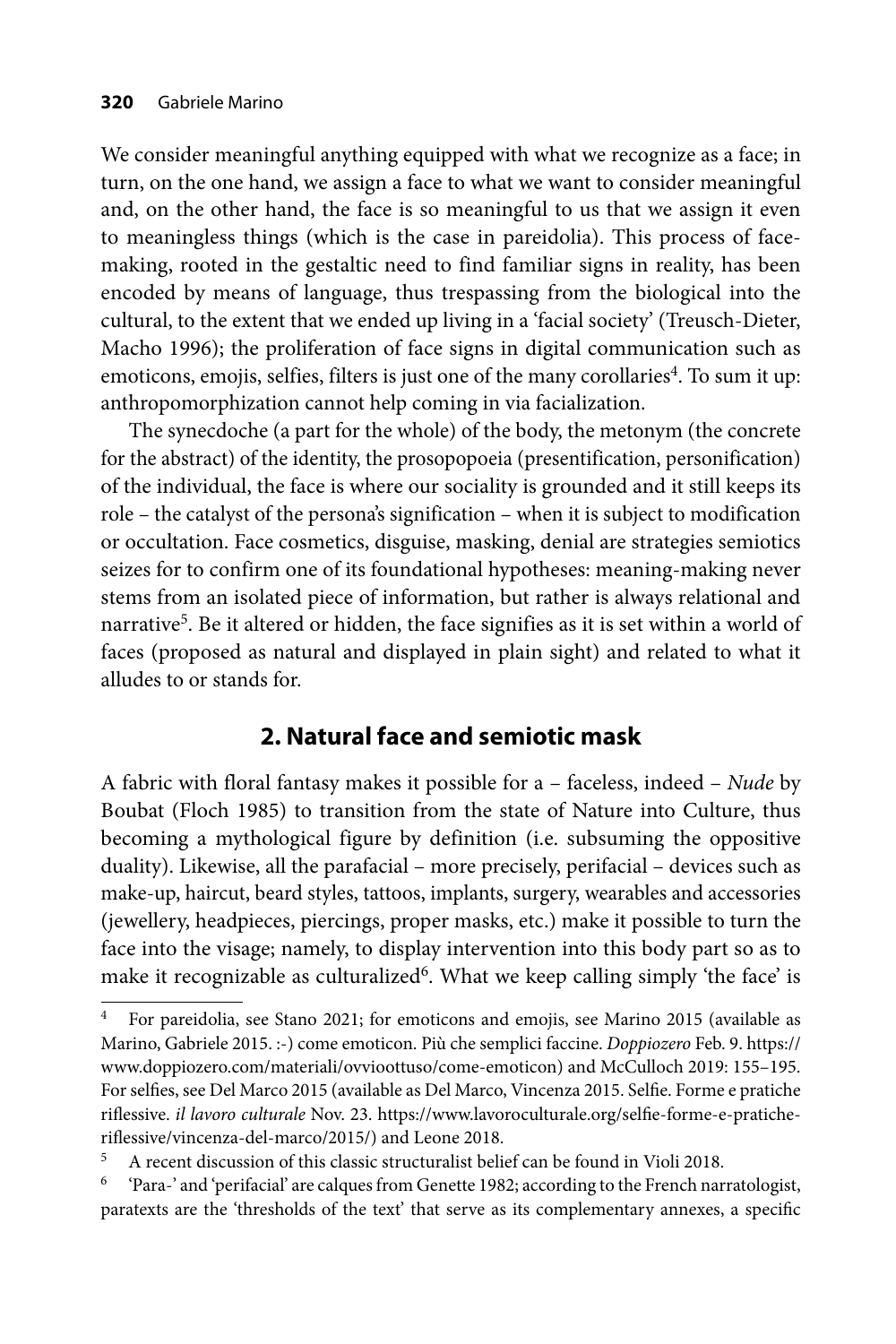never the *facies* (with all due respect to doctors seeking signs of illness in the proverbial *facies hippocratica*), but always something profoundly culturalized: the face we talk about and look towards is always a semiotic mask (Fig.  $1$ )<sup>7</sup>. The natural face is just a constructed 'degree zero' layer – to paraphrase Barthes 1947 – of our 'faciality' (Fr. *visageité*; Guattari 1979; Deleuze, Guattari 1980)<sup>8</sup>, selected among the many possibilities; in the wake of Goffman 1955, we may call this process of selection 'face-work'.



*Figure 1*. Stratification of the 'semiotic mask'.

category of which are peritexts, marked by spatial continuity with the text. From the Genettean notion of the epitext, i.e. paratext with no spatial continuity with the text, we may also derive the idea of 'epifaciality', as is the case with hands contributing to facial expressions (e.g. the facepalm), thus turning the face into the visage; see Marino 2020 (available as Marino, Gabriele 2020. Facepalm. Semiotica epifacciale della frustrazione. In: Leone, Massimo (ed.), *Volti virali*. [Torino: FACETS Digital Press, 67–100. http://www.facets-erc.eu/wp-content/uploads/2020/05/](http://www.facets-erc.eu/wp-content/uploads/2020/05/Massimo-LEONE-2020-Volti-virali-PDF-Editoriale-Compresso.pdf) Massimo-LEONE-2020-Volti-virali-PDF-Editoriale-Compresso.pdf).

 $\frac{7}{8}$  In a digital context we would talk of the avatar.

The notion has prominent political/juridical connotation as it is something of a heteronormative nature (see 'regime of visibility' and 'regime of enunciability' below), being a critique of the ontological, universalistic philosophy of the face by Levinas.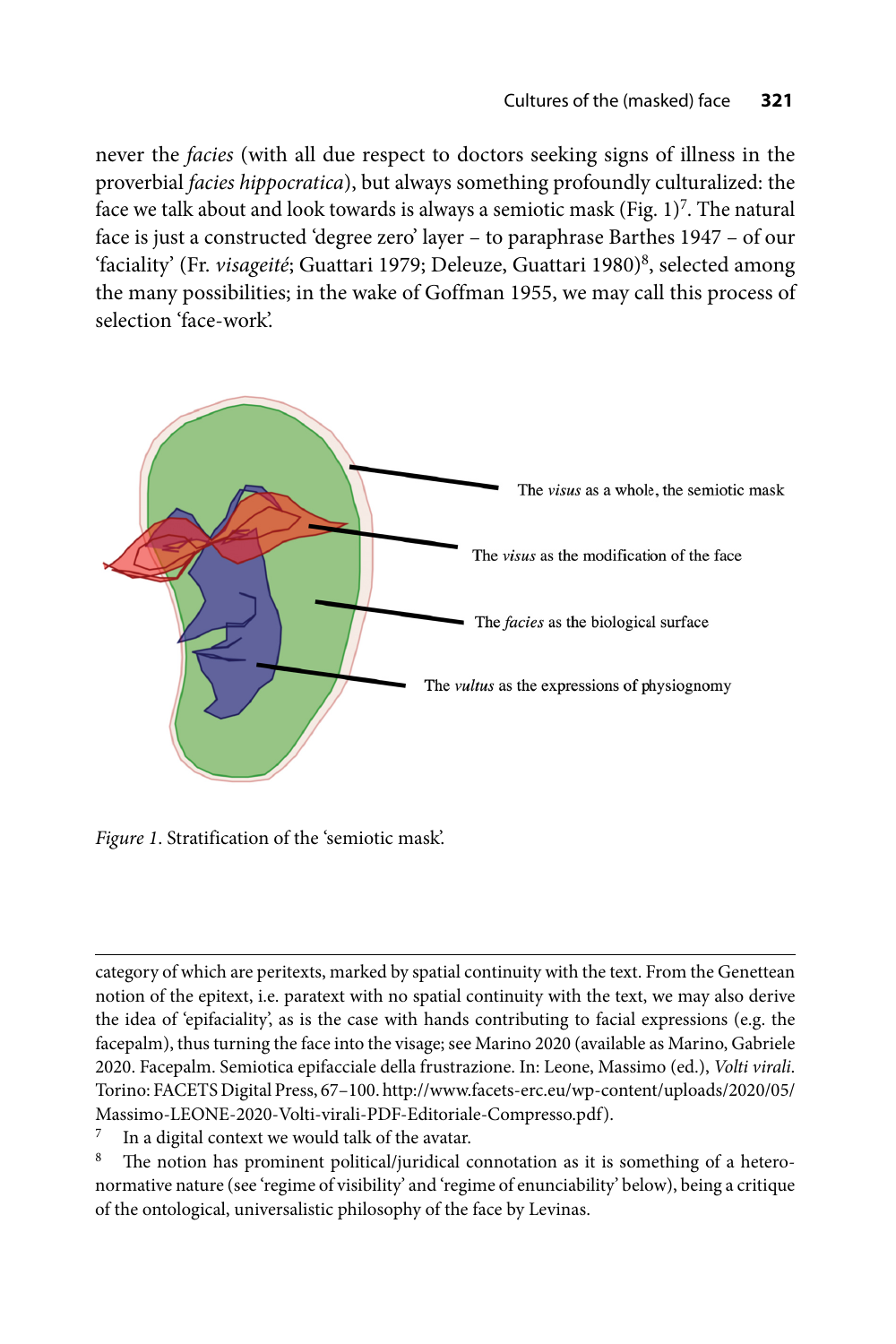In Greimassian terms the mask wants "the floor to be taken" (It. "*vuole che una parola sia presa*") by means of Enunciation (Damisch 1979: 789)9; it is a *débrayage*, a disengagement from the enunciation source – a consequence of any utterance which is being posited as its precondition – by means of articulating the categories of Person, Space and Time in discourse as 'They', 'There' and 'Then'. The face is an *embrayage*, the Meaning effect (Fr. *effet de sens*)<sup>10</sup> of going back to the enunciation source where 'I' am saying something 'Here' and 'Now' (to 'You'); it is a re-turn, something reconstructable only *ex post*, identifiable as a marked place within the text where it folds back upon itself $11$ .

In other terms, thanks to the fact that we can modify or cover the face, we need to establish the virtuality of another layer of meaning which would lie underneath and, at the same time, is a consequence of all the possible interventions and overlays. The face is not the precondition of the mask<sup>12</sup> but, on the contrary, only thanks to the semiotic device of the mask can we eventually conceive a pre-semioticized, unmasked face: as "every visage is a mask" (Damisch 1979: 789), actually the "mask puts the face" on man (Affergan 2005[2003]: 315). The problem of the mask is "the problem of identity in general, in its social and cultural construction, attribution, display and transformation: the process of continuous meaning construction that Peirce called 'semiosis'" (Pollock 1995: 594). The maskface – and not, simply, the face mask – is the screen onto which the form of life hiding, revolving, arising behind it is being projected.

### **3. Face and life**

The notion of 'form of life' (Germ. *Lebensform*) was first employed in a philosophical sense by Wittgenstein (1953, 1969). A form of life would be the condition of Being that makes meaning possible: the rules determining human behaviour should be understood only with reference to a specific form of life, which has determined them in the first place so as they would reflect it. Albeit never thoroughly explained by Wittgenstein, the term has achieved great success in philosophical discourse: it is a notion central to contemporary pragmatism

<sup>9</sup> For Enunciation, see Greimas 1975, Greimas, Courtés 1982[1979]: 103–105.

<sup>10</sup> See Greimas, Courtés 1982[1979]: 187–188.

<sup>&</sup>lt;sup>11</sup> The analysis of the blank, expressionless 'neutral mask' by Marsciani (1990, 1996), considered as a case of 'missing enunciation' (It. *enunciazione mancante*), is consistent with this logic.

<sup>&</sup>lt;sup>12</sup> As, for instance, in Levinas 1961; for a semiotic interpretation of his face philosophy, see Ponzio 2007.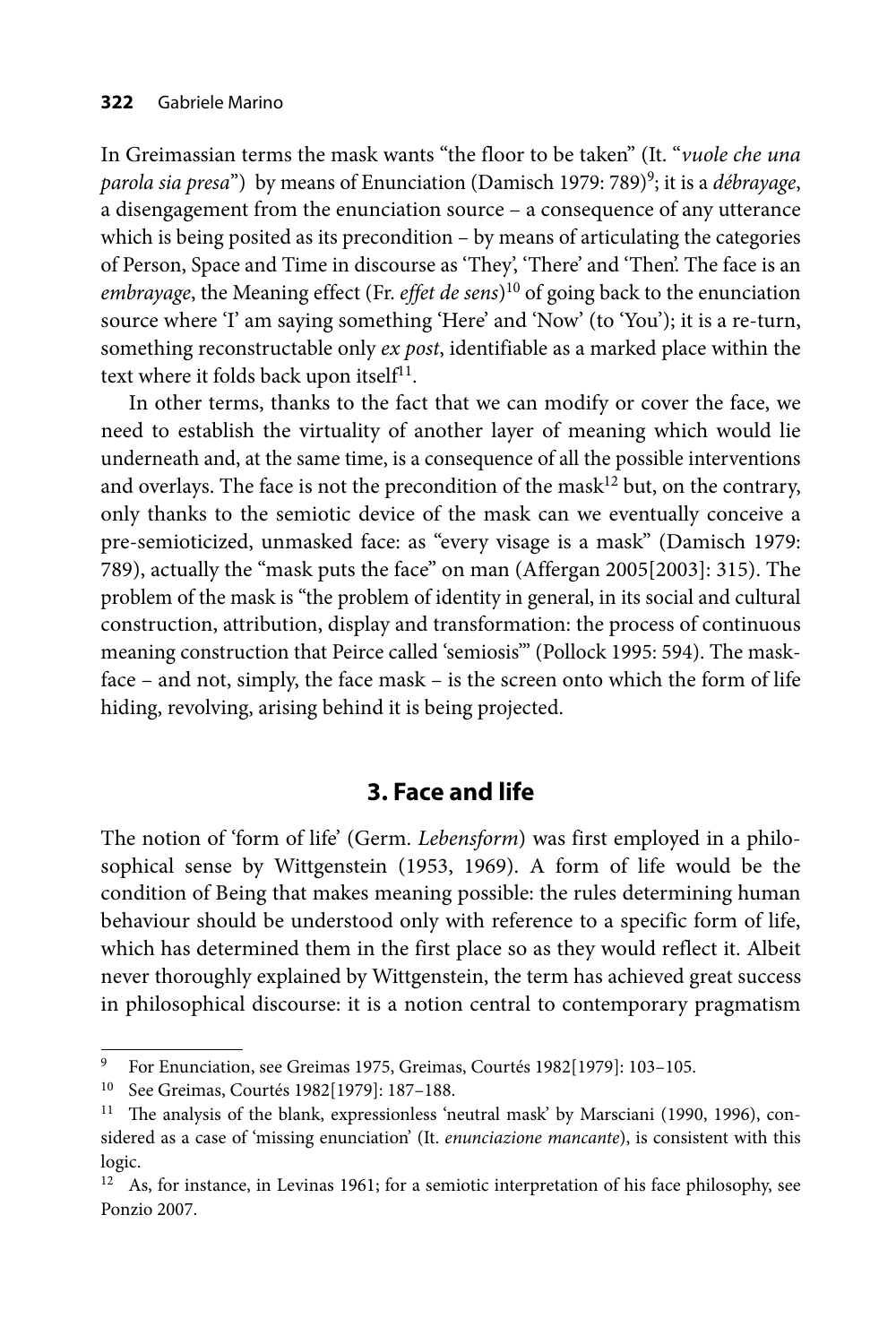and, among others, Agamben. The latest developments of structural-generative semiotics recovered the notion as well; in 1991 Greimas suggested it as a topic for a seminar, which never took place, and Fontanille (1993) and other members of the Paris School developed it further (Landowski talked of 'lifestyle'; Latour, a philosopher close to Greimassian semiotics, of 'modes of existence').

According to Fontanille (2015: 260) forms of life are the "immediate constituent of the semiosphere", providing "a coherent deformation of the semiotic function" (Fontanille 2004: 103) "that affects all the levels of the generative trajectory of meaning of any discourse or semiotic universe: ranging from sensory and perceptual schemes to narrative, moral and axiological structures" (Fontanille 2004:  $409)$ <sup>13</sup>. Influenced by the theories of embodiment<sup>14</sup>, as well as by the reflections of Greimas (1987) upon the 'aesthesia', Fontanille proposes a development of the narrative theory that links it to body and experience: a form of life is not only the consistency – a kind of macro-metaisotopy (isotopy being semantic recurrence) – that holds together a given narrative<sup>15</sup>; rather, a form of life is the semiotic norm that pervades and, in the first place, determines such narrative through its enactment, its bodily and existential translation into experience. To live according to a given form of life means to conform to a regulative model of action, to pursue a style of strategic behaviour aimed at achieving a result which is consistent with the foundational axiology. The form of life is exactly such a teleological projection from a set of premises to a set of consequences<sup>16</sup>; it is no coincidence that Fontanille has been focussing so much on this notion, as he had already proposed, along with Zilberberg (Fontanille, Zilberberg 1998), a tensive model of semiotics.

Given that the form of life is what holds together all the possible enunciates, textual products or substantializations stemming from the very same semiotic

most is Varela, Thompson, Rosch 1991.

<sup>&</sup>lt;sup>13</sup> For the semiosphere, see Lotman 1984; for the Generative trajectory, Greimas, Courtés 1982[1979]: 132–134. (Translations into English are mine, unless indicated otherwise; G. M.)  $14$  The theories of the extended mind, which include embodiment (or enactivism), were, in turn, influenced by phenomenology (Merleau-Ponty) so that they conceive cognition as an activity, rather than a capability, performed not only by the brain but through the whole body as situated in a given environment. The embodiment book which Fontanille references the

<sup>&</sup>lt;sup>15</sup> A narrative generated in the deepest levels of axiology (set of values, Semiotic square), progressively anthropomorphized and articulated through Semio-narrative (Modalities, Narrative programs and Actantial roles) and Discoursive structures (Thematization and Figurativization as regards the semantic components; Actorialization, Temporalization and Spatialization as regards the syntactic components) and eventually manifested in the surface of text.

<sup>&</sup>lt;sup>16</sup> In these terms, the form of life may be conceived as what Eco (1976[1975]: 289–298) defines as 'ideology'.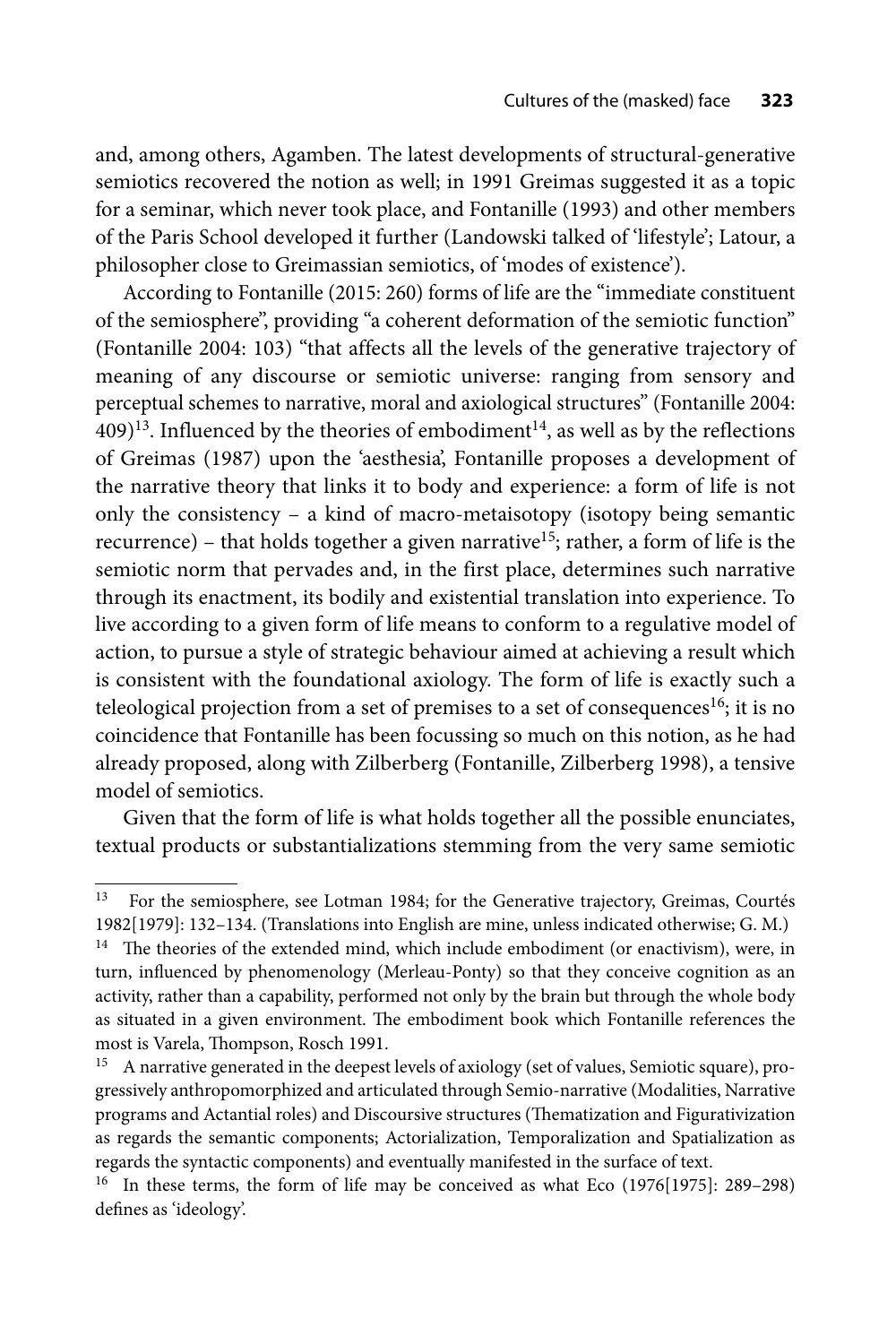system, it is the metalevel that ensures intersemiotic translation (the mutual translatability between different matters, modes, media according to Jakobson 1959). The mask stands as a perfect Figural device (the pre-, protofigurative level within the Generative trajectory of meaning that is the place of intersemioticity, as the semantics of what would become the different Object-semiotics are all together and in mutual exchange) capable to condense a whole form of life<sup>17</sup>. Lotman (2002[1981]) developed such an intuition in a little-known essay of his: in the afterword to a German edition of Gogol's *The Dead Souls* he thoroughly explained how the masks made by Russian sculptor Kaplan were capable of translating the verbal images evoked in the novel into visual and haptic forms by developing, thanks to the unique sensitivity of the artist, the very same structural principles manifested through the very same figurative motives.

# **4. Face and lie**

Claiming that the semiotics of the face has to be understood as a semiotics of the mask is not a philosophical gimmick as one unfamiliar with semiotic reasoning could think, but rather a methodological operation. Semiotics operates by overturning common sense, by building up general rules on the basis of what common sense generally regards – i.e. dismisses – as exceptions. Semiotics being a system of thought translated into an interdefined metalanguage (and being a whole wherein each single part is defined by its relationships with the others), there is simply no room for exceptions (single elements for which the general rule would not apply). If we know that nature is deeply culturalized and culture deeply naturalized (as Morin has maintained since the 1950s and the ontological turn in anthropology has been discussing since the 1990s), building our semiotic theory of the face on the basis of the common sense dichotomy between nature and culture would prevent us from truly comprehending the axiologies and ideologies of the face spread diachronically and diatopically<sup>18</sup>. If general semiotics, as posited by the famous,

 $17$  The Figural is a crucial and yet underinvestigated notion in post-Greimassian semiotics. The term had already been employed, with different meanings, by authors such as Auerbach, Merleau-Ponty, Lyotard and it is only briefly addressed in Greimas, Courtés 1986: 91–93 (entry written by Zilberberg); as far as I am concerned, the best sources in point are Jacoviello 2012: 233-242 and Lancioni 2020: 146-152. The Figural may be conceived as a kind of Ur-metaform, where metaform is a "concept ([thinking = seeing]) that results from the linkage of an abstract notion ([thinking]) with a concrete source domain ([seeing])" (Sebeok, Danesi 2000: 196). Marino (2021a, 2021b) elaborates on the relationship between the Figural and the form of life with regard to music.

<sup>&</sup>lt;sup>18</sup> Still, such a dichotomy (natural vs. cultural  $-$  i.e. artificial  $-$  face) is an important drive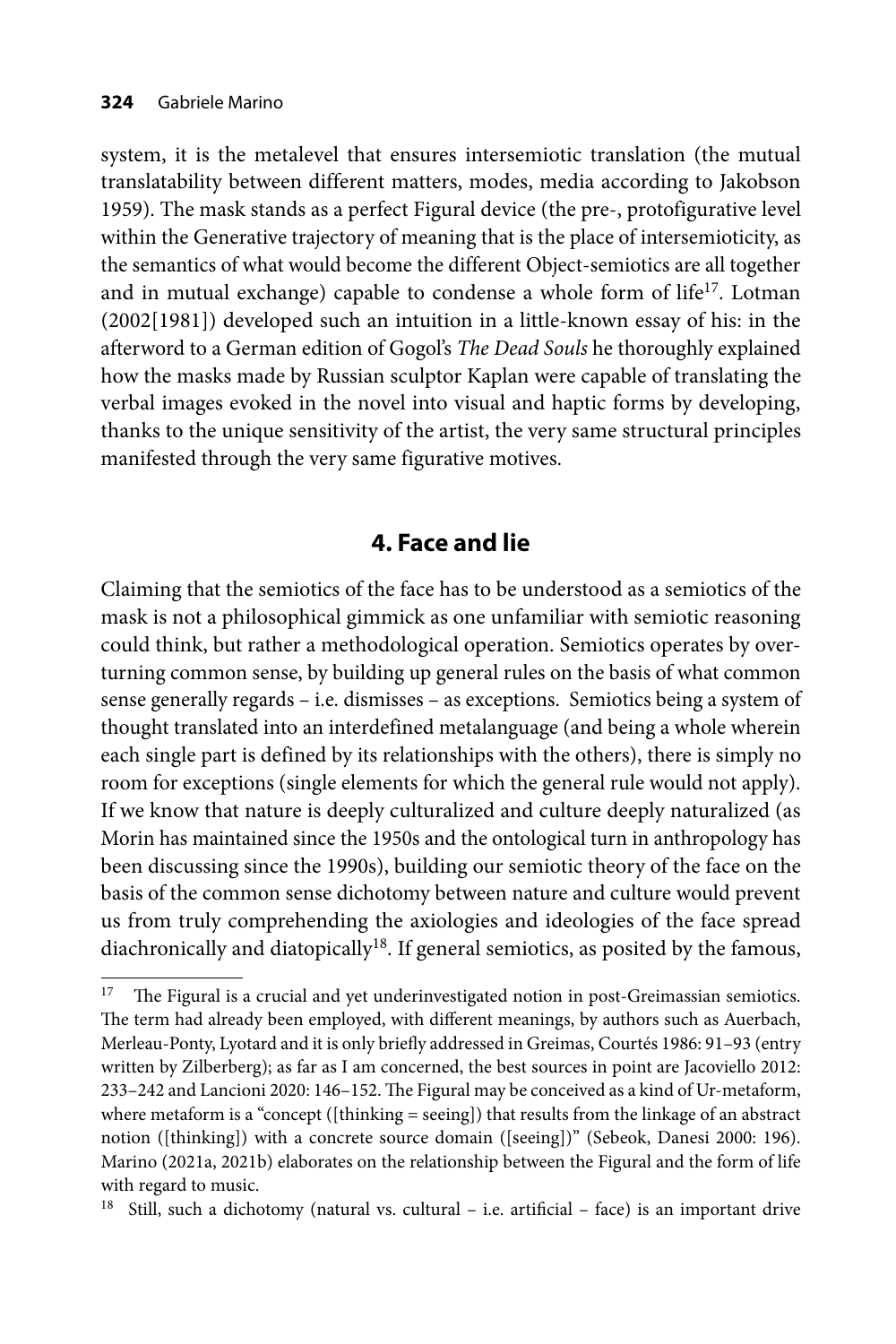provocative, tongue-in-cheek – and yet philosophically accurate – definition by Eco (1976[1975]: 7), aims at studying signs by studying "everything which can be used in order to lie", a semiotics of the face should study everything which can be used in order to "lie the face" (to make a lie of the face), to fake it, to mask it. To paraphrase Eco, we might say that if something cannot be used to hide the face, conversely it cannot be used to display it. The semiotics of the face is not a semiotics of what passes for the face plain and simple, but rather the semiotics of the *visus*, aimed at reconstructing how the expressive signs of the *vultus* are being displayed (or not) through the biological *facies*. The case where the *visus* conveying the *vultus* coincides with the *facies* – i.e. when the biological datum is perceivable and communicates as such – has to be understood as a 'mask degree zero'.

The face has been semiotically studied in connection with the portrait (Calabrese 1981), the self-portrait (Calabrese 2006), digital communication (Leone 2019) and digital pictorialization (Danesi 2016) and, more generally, as the sign congealing a whole aesthetic (Eco 2004, 2007). Barthes (1967) talked of the dress as "the mask of body" and compared the photographic portrait to a semiotic "death mask" (Barthes 1980). The semiotic approach reduces the face to the mask – as we have seen – and the mask to a deceptive device: semiotic theatrology (De Marinis 1982), aesthetics (Marin 1993), physiognomy (Eco 1984; Magli 1995)<sup>19</sup>, cosmetology (Magli 2013) and the semiotic analysis of literary ekphrasis (Magli 2016) have focused on the face mainly to unmask it, to understand when, where and how it would be faking  $us^{20}$ . In Greimas and Courtés (1982[1979]: 67–68) the mask is addressed only twice: in connection with the Deceiver (the trickster of mythology, who often wears it) and in connection with the moment of the Qualifying test when the Sender hides "under the mask of the Adversary". A reductionist perspective of this kind (mask = deception), profoundly influenced by the episteme of the Classical Age (Damisch 1979: 788), would be best suitable for handling only texts, and not entire forms of life, as we can definitely identify a strategy of some sort, but we would have trouble judging whether and according to which level of semiosis a mask would 'tell the truth' or 'be authentic' (or not)

in both perceptual and cultural phenomena. The hypothesis of the 'uncanny valley' by Mori (see Surace 2021), that humanoids imperfectly resembling human features would provoke a feeling of eerie familiarity, lies on the frontier between the natural and the artificial: we find a simulacrum, a mask (humanoid), where we would expect to find a face (human being).

<sup>&</sup>lt;sup>19</sup> The text by Eco is the reprint of his Preface to the book *Il Lavater portatile (con i disegni di Franco Testa)*, an anastatic edition, issued by the publisher Moizzi in Milan, of Johann Kaspar Lavater's physiognomic treatise from 1788.

<sup>&</sup>lt;sup>20</sup> Reviews of the semiotic approaches to the mask may be found in Proschan 1983, Leone 2020, Gramigna 2021.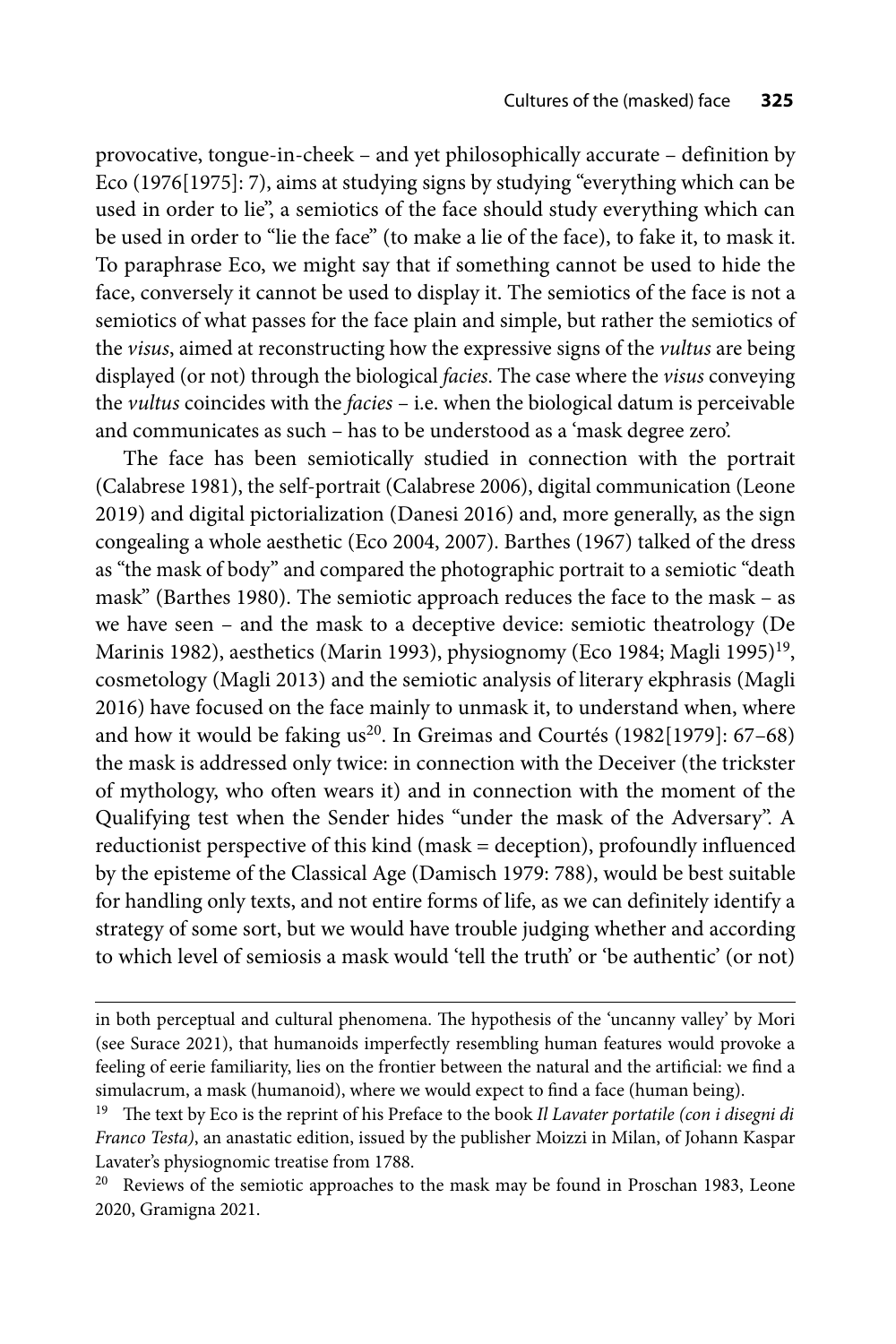as regards the physical person who would be wearing  $it^{21}$ . My proposal is to maintain the semiotic primacy of the mask over the face, to broaden the category of mask (not merely a physical object but rather a semiotic strategy) and not to reduce the mask to only one among its possible valorizations and uses. The classic Veridictory square generated from the opposition between Being and Seeming (Greimas, Courtés 1982[1979]: 369) may be fruitfully applied in order to identify the axiologies of 'visageness' (see Fig. 2):



*Figure 2*. The semiotic square of 'visageness'.

- Truth  $\rightarrow$  Face (transparency, mask degree zero, personification);
- Lie  $\rightarrow$  Disguise (opacity, mask as face, impersonation);
- Falsehood  $\rightarrow$  Fake (non-transparency, face as mask, unsuccessful personification);
- Secret  $\rightarrow$  Anonymity (non-opacity, no face, depersonification)<sup>22</sup>.

<sup>&</sup>lt;sup>21</sup> Needless to say, the relationship between face and mask as regards the issue of identity is a classic philosophical theme, especially in the 20th century, when the idea of a fragmented identity prominently emerges; e.g. according to Gurisatti (2006: 222), Nietzsche's Zarathustra would programmatically be nothing more than a "shallow dance of masks-without-face, formswithout-content, appearances-without-essence".

<sup>&</sup>lt;sup>22</sup> The opposition between depersonification (It. *incognito*, *annullamento dell'identità*) and impersonation (*travestimento*, *sostituzione di identità*) is drawn from Damisch 1979: 776. According to Sbisà (2002: 14), "the definition of Falsehood is controversial, but we can explain it by referring to a Sender that judges a statement produced by the Subject as 'It is not this way,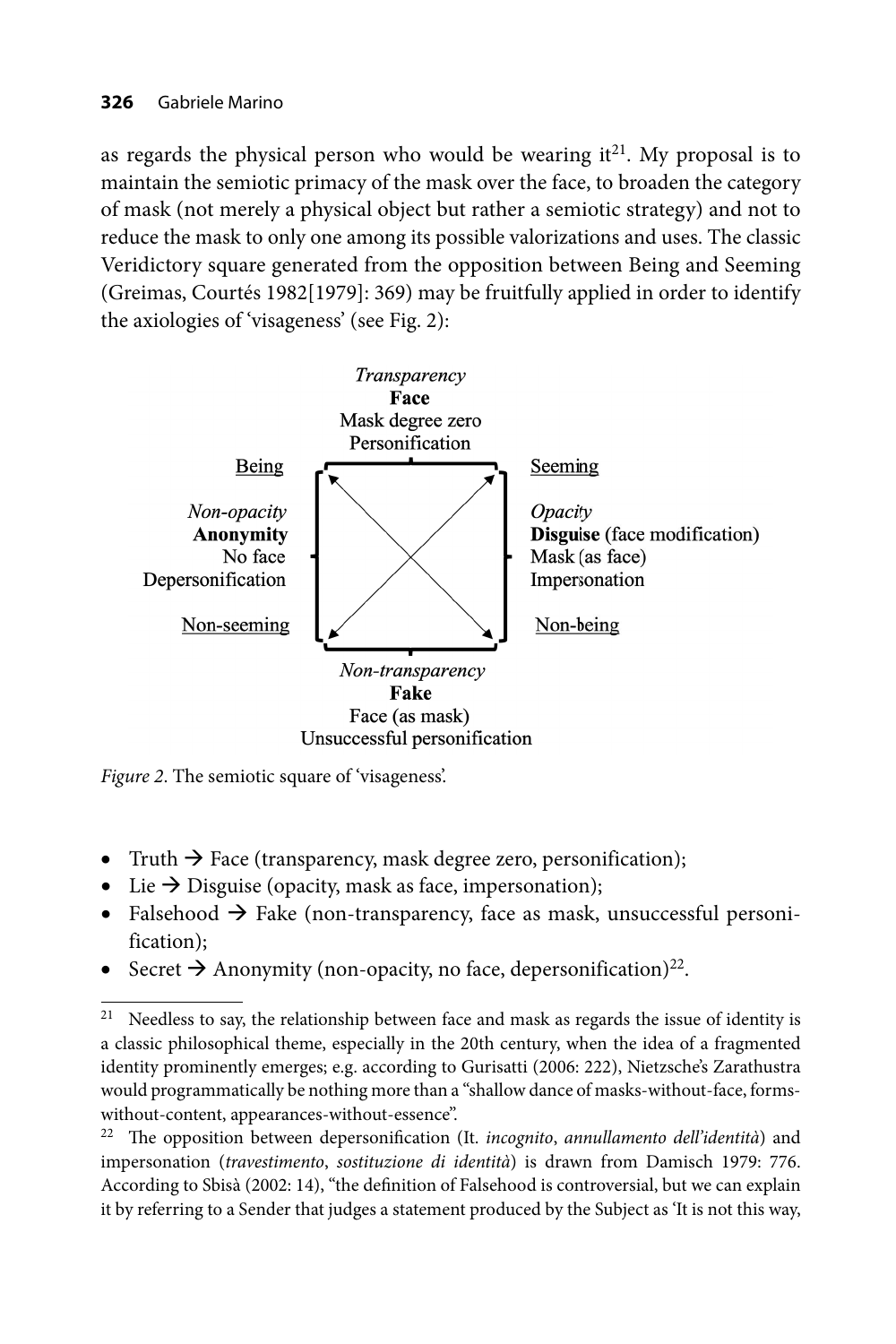We can think of a semiotics of the face focusing on the very face in itself – for instance, a semiotics of its representation (which is the semiotics of the portrait). Yet when we aim at building a semiotics of the face within the framework of the semiotics of culture (dealing with the face within a given semiosphere, as a cultural unit of a given encyclopaedia<sup>23</sup>), we cannot consider it only as a representational, visual and haptic token<sup>24</sup>. When we meet someone new and get to know their name, still the only identity we are told about is the anagraphic one. Likewise, when we see the face of someone new, we do not know the person to whom it belongs (who is behind it and so before us). In other terms, the face *per se* means *nothing*, reveals no mystery, unless it turns into a visage, the semiotic mask: in order to make sense, it has to become a sign, to stand "to somebody for something in some respect or capacity" (CP 2.228). Otherwise it would merely represent the possible starting point, supposedly of the indexical kind, for making inferences rooted in the biological; let us think of the phantasmagoria prompted by Lombroso, who founded his criminology by grounding it in positivistic, yet pseudoscientific determinism: a true conspiracy of bodily signs. We have, in turn, to question ourselves: are we immune to such conspiratorial temptation?

# **5. Facets of the mask**

The face can be dealt with according to different 'regimes of visibility'<sup>25</sup>, different degrees of transparent immediacy or opacity<sup>26</sup>: the former dimension deals with the possibility of recognition (i.e. positive comparison between the new token and the known type), so that we would be allowed to reconnect the perceivable – the face or its delegate $27$  – to a biological datum and anagraphic name; the latter deals with the impossibility of accomplishing such a task. We can be shown a perceivable

and it does not seem this way', thus sanctioning its evident falsehood" (Sbisà, Marina 2002. *La semiotica narrativa di A.J. Greimas. Concetti principali e istruzioni per l'uso* was retrieved from https://www2.units.it/sbisama/it/didattica/semiodisp\_2.PDF). Disguise/impersonation may be conceived also as 'mimicry' (Caillois 1958).

<sup>&</sup>lt;sup>23</sup> For the encyclopaedia, see Eco 1986[1984].

<sup>&</sup>lt;sup>24</sup> Outside semiotics, a comprehensive approach of this kind is being pursued by Belting (2013).

 $25$  A notion proposed by Foucault, with regard to power, and developed in the texts by Deleuze (1986) interpreting Foucault.

<sup>26</sup> Opposite terms proposed by Bolter and Grusin (1999); Marin (1994) proposes similar categories within a proper semiotic perspective.

 $27$  The term 'delegate' is inspired by Latour's reworking of enunciation theory (see Latour 1998).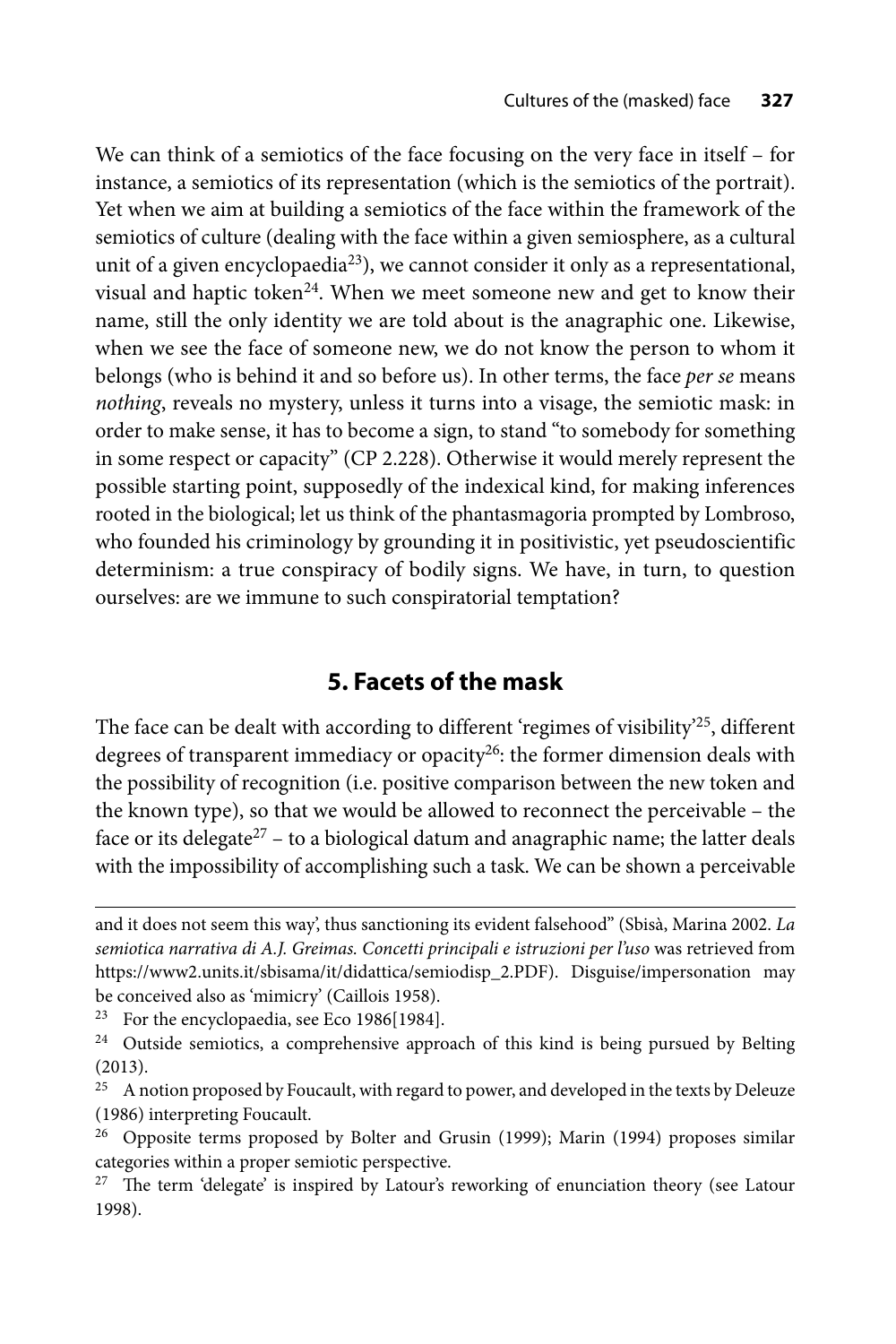that coincides with the natural face and we can be shown a face culturally modified according to different degrees of intervention, with a special spot assigned to the device that covers the face, hiding it partially or totally<sup>28</sup>.

In a world of over-representation and over-exposition, face occultation (the mask as the face delegate) or face denial (no face nor delegate available) are remarkable semiotic operations that stand for a clear identity statement, opening to a whole set of valorizations; as a matter of fact, the mask is not so much polysemic but polypragmatic: it has different meanings *because of* different uses. It can be either imposed or chosen (both bandits and hostages wear it, but for different reasons), it can be used to deceive or address; it is the distinctive feature of the criminal, the enemy, the bad guy, the traitor, the spy, the coward, the victim, the (super)hero. In other terms, the semiotic device of the mask can be used subtractively (it denies the biological face), in order not to be recognized (to hide oneself from the outside world), as much as additively (it is superimposed onto the face, serving as its delegate), precisely to be icastically recognized by means of emphasizing some features or creating alternative ones (the mask does cover the face, but in order to amplify/reveal it)<sup>29</sup>. Just like every sign, and in the respect of being itself a kind of "sign par excellence", the mask is transparent and opaque at the same time, it is both 'a thing' and 'a sign'; as a thing it may cover what, as a sign, it would reveal, so that there may be no actual relationship between what the mask is hiding and what it is standing for, what it is signifying (Damisch 1979: 785). The mask, whatever it may be, stands as a mythopoietic mechanism that, by questioning common sense identity (it prevents from linking the Enunciator with an Empirical author) and triggering detection (we are prone to seek any clue of the wearer's form of life within their enunciations), suggests a heterotopy of values. A Practical-referential valorization is opposed to a Utopian-existential one; with the *caveat* that the former is easily at risk of being reconducted to the latter (in order

 $28$  Here we may suggest an opposition between bandanas (covering the nose and the mouth) and masks (leaving the nose and the mouth uncovered). While bandits use the former type to disguise their identities, the latter type is "designed less to disguise than to signal that disguising is taking place, a semiotic process that is effective only to the extent that it indexes the culturally conventional sign of identity: the eyes" (Pollock 1995: 595); let us think of Diego de la Vega/Zorro's mask and Superman/Clark Kent's glasses. In the constitutive asymmetry of these two partial masks (covering some parts of the face, while leaving others uncovered), in their capability to disrupt the features of the body in opposition to the natural symmetry of the biological face, we may recall the individualistic *élan* Simmel (1901) ascribes to all irrationalistic traits.

<sup>&</sup>lt;sup>29</sup> In the wake of Bouissac's studies on clowns, Ogibenin (1975: 5) focuses on the mask as a metasemiotic instrument capable of generating "isolation and alienation" by means of "the hypertrophying of the physical constants of the human face".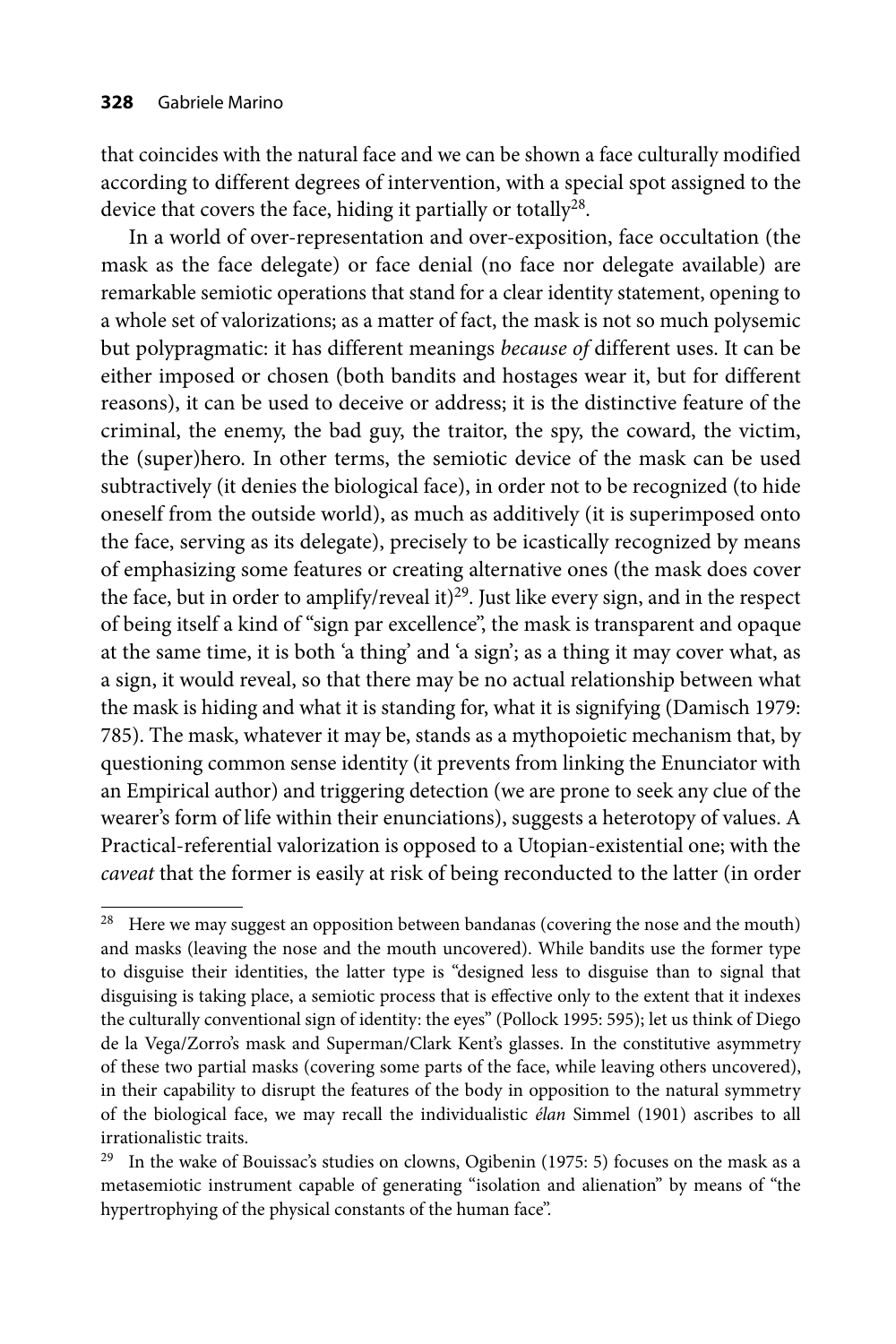to serve as the mouthpiece for an alternative to the dominant axiology, the Subject disguises themselves so as to be unrecognizable).

Even though its iconic status, *stricto sensu*, has been questioned to the benefit of a more systemic (i.e. not only visual), performance-oriented approach (Salvatore 2015, 2018), the history of popular music is definitely an iconography of famous faces at display, where cult figures wearing masks also exist ('masked musicians' is literally *a thing* in our shared encyclopaedia)<sup>30</sup>. Whereas the study of masks in popular music is little more than a footnote – three lines in all – within what we may call general maskology (Bell 2010: 1), the semiotics thereof is auroral. Reyes (2021) analysed the 542 covers of the records published in 1988 and in 2018, according to Wikipedia, and found that 32 of them display an 'occluded face'; by blending an automatic-quantitative approach, in the framework of Manovich's cultural analytics, and hand-made typologization, in the framework of a qualitative research consistent with semiotic analysis, he distinguished between four types of facial obstruction (due to a mask, a visual effect, the pose of the body, the framing of the image) and identified two main axes of visual strategy (from a maximum of face shown to a maximum of face hidden, from a maximum of distorted face to a maximum of sharp face). As a matter of fact, popular music represents a promising field of research in the framework of a semiotics of the face; hence, the following considerations include cues for further study in this perspective.

The mask has its own aspectuality – it may be worn in coincidence with the performance (punctual) or it can be employed continuously, as offstage as onstage (durative): in the former case the mask, a prop contributing to showmanship, is generally employed to define characters/alter egos and mark the performance as a ritual (a prototype in pop-rock music may be Arthur Brown's face painting and burning helmet from 1968); in the latter case it is literally the metonym of a form of life which is being pursued all the way (as in the case of the French electronic duo Daft Punk with their signature robot-like helmets). An extreme outcome of this totalizing logic is what we may call impersonation: a kind of 'self-*Doppelgänger*-ism' (or 'Andy Kaufman effect') where the performer is not merely performing, not just playing a part, but rather *living* it, without breaking character (a notable example

<sup>&</sup>lt;sup>30</sup> See: Masked Musicians. Wikipedia. https://en.wikipedia.org/wiki/Category:Masked\_musicians (category page created in 2011). The Internet is filled with popular lists and polls about masked, disguised and/or anonymous musicians, but proper journalistic inquiries and scholarly articles are sporadic. An exception is Reynolds 2021, written after the announcement of the death of the American masked rapper and producer Daniel Dumile aka MF Doom (Reynolds, Simon 2021. Mask Up. Inside pop and rock history's obsession with disguise. Tidal. com. Jan. 14; the source was retrieved from https://tidal.com/magazine/article/pop-maskhistory/1-76368).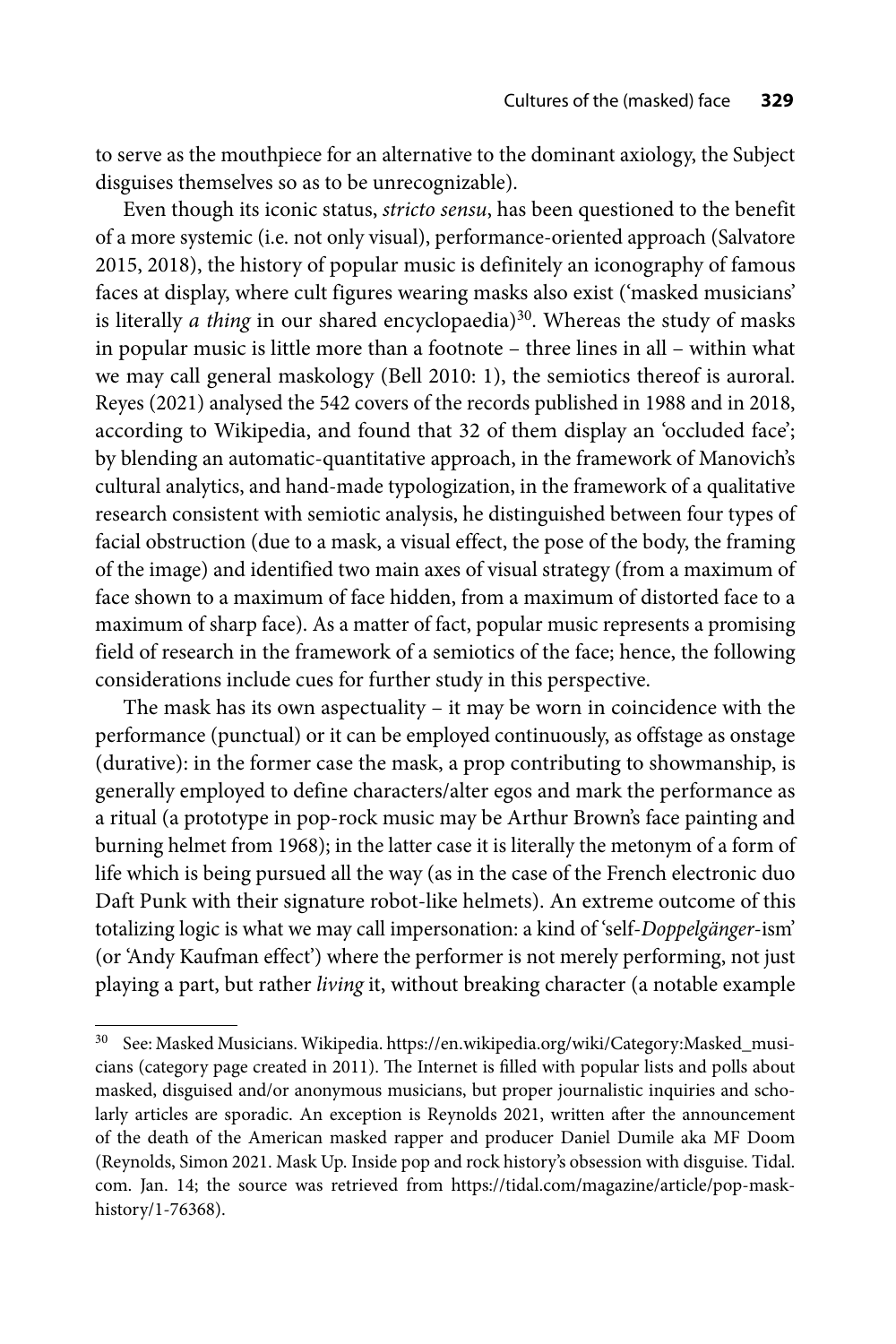in popular music may be Watkin Tudor Jones aka Ninja's South African 'zef' hip hop group Die Antwoord).

The mask can be a material object or it can be immaterial. The latter is the case with fictional performers who embody the musical Enunciator (most notably, socalled virtual bands, from the Chipmunks or Gorillaz cartoons to vocaloid Hatsune Miku): the mask is not a device that hides a face – it is a mask literally applied to *no one* – but rather the only face we are being shown (which reinforces our theory of the semiotics of the face as, first and foremost, a semiotics of the mask); in this case the mask *is* the face<sup>31</sup>. The flipside is when the face becomes nothing more than a mask; we know the performers – we know their face – and still we *do not know* them at all. As a matter of fact, some figures happen to be so much 'wrapped in legend' that their oeuvre does overcome in accountability their personal story, to which we are denied access (from the "inventor of improvisation" Buddy Bolden, a kind of Homer for jazz music, to the lugubrious singer-songwriter Jandek). The face may be also turned into a mask by means of its multiplication and consequent resemantization (as in the case of the chameleonic English rock star David Bowie) or desemantization (as in the case of the Italian singer Mina, whose face is subject to countless modifications and stylizations, or the English electronic musician Aphex Twin, whose face is prosthetically and digitally transformed into horrific appearance and obsessively reproduced on album covers and in video clips, in a kind of grotesque parody of pop music iconicism).

As it is easy to understand, facial discourse – the discourse of the face – may be doubled by the name and voice discourses, as names and voices can be plainly displayed, variously modified and covered or totally hidden in a very similar way as the face can. In designing a coherent form of life, in pursuing a project of life, it is no coincidence that stage names are used, appearances are modified, voices altered. In general terms, in the 'regime of enunciability'<sup>32</sup> chosen by the performer, the name can be articulated in transparency (birth name), as alternative (pseudonym) or competing/coexisting (heteronym) with regard to the anagraphic datum, or it can be totally obliterated (anonymity) $33$ .

 $31$  We may fairly apply this definition also to the cases of "the continuous mask".

 $32$  Again, a notion proposed by Foucault, with regard to law, and developed by Deleuze (1986).

<sup>&</sup>lt;sup>33</sup> For the semiotics of anonymity, see Thibault 2016 as well as Maani 2018 (available as Maani, Sitti [alias Leone, Massimo] 2018. I giga di Gige. L'impatto dell'anonimato nella comunicazione contemporanea. *Rivista Italiana di Filosofia del linguaggio*. http://www.rifl.unical.it/index.php/ rifl/article/view/520). The name has been a subject of semiotic inquiry since the prehistory of the discipline (philosophers of Ancient Greece, Hobbes etc.), as the act of naming is perhaps the most powerful semiotic act of all. For a semiotics of the face, understood as a semiotics of the mask (and, therefore, of identity), names are quite a promising topic; especially with regard to the notion of 'embodied name identity' (Pilcher 2015).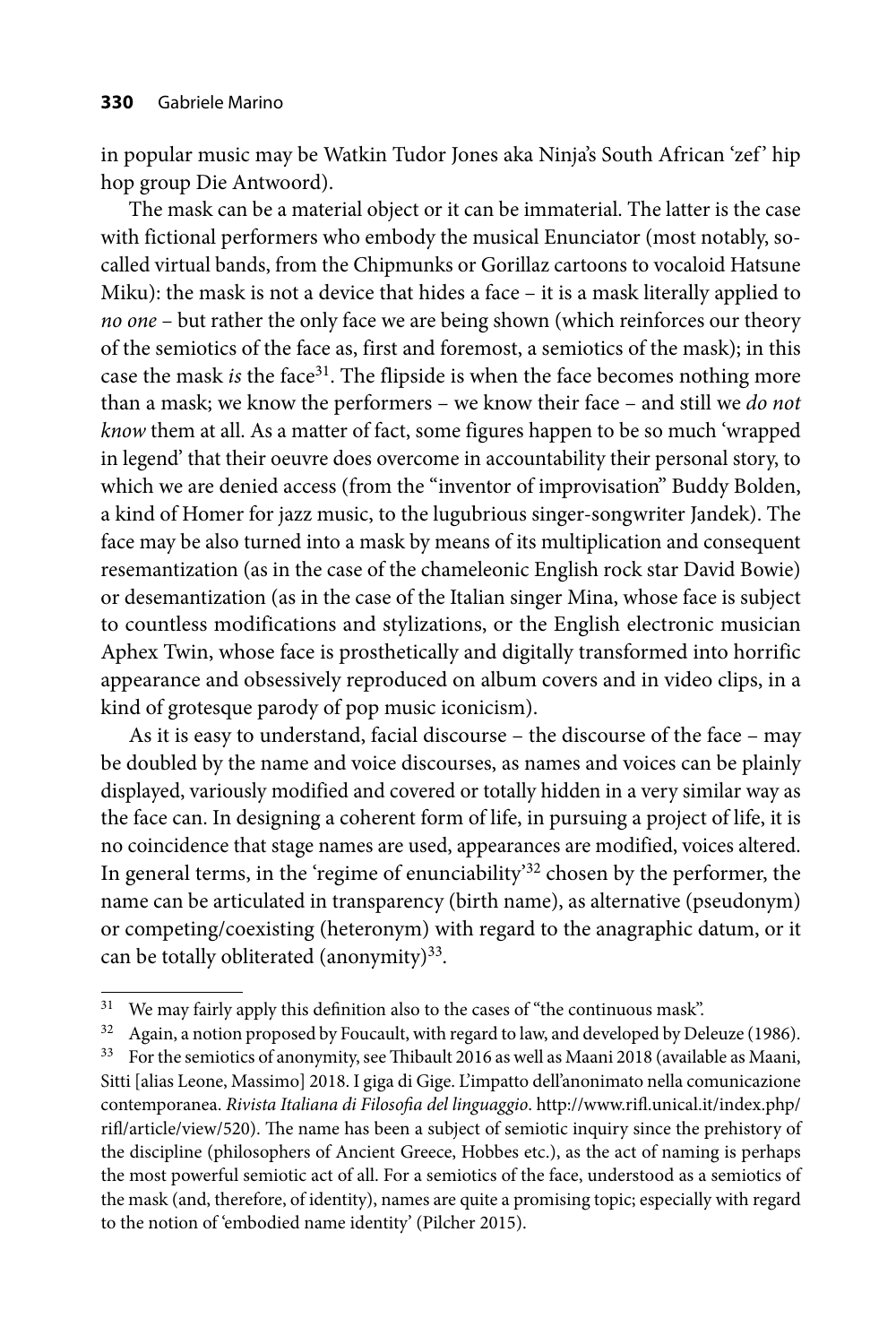# **5. Conclusion: The face as semiotic conspiracy**

The face is the human communication palimpsest par excellence and yet the semiotic approach warns us against matching it to identity offhand. When we are shown someone's face we are not automatically granted access to their identity (as if identity were to be conceived as something given and stable, to be simply uncovered, as if it were like an ID with name, picture and signature). We may still lack all the meaningful relationships interweaving texts and practices. The face, the main identity mark along with the person's name and voice (the three features composing a kind of identity plexus)<sup>34</sup>, asks to be set within a discoursive network in order to work semiotically (see Table 1). We may be tempted to stick to the idea of reading the face as part of a somewhat simple, even universal code, the one linking us with the biological world, the one of physiognomic determinism; still, luckily, our semiotic hunger makes us unsatisfied with such codicality, as we chase not only the face but also what is behind it and what is being conveyed through it: what makes a face what the face in general and *this one face in particular* is to us.

We are obsessed by what we do not know, by what is missing: what is beyond the door, off the camera, behind the mask. We put every clue – every sign – we have got under a magnifying glass and we connect them to one another in order to make sense of what we are experiencing, so as to reconstruct what is not here from what is here, an absence through a presence. We are naturally – semiotically – led to jump from one level to another, from the authenticity of artistic expression to the authenticity of experience, from the aesthetic to the existential. We want to find in the textualized authorship (Greimas' Enunciator, Eco's Model author, etc.)<sup>35</sup> not only the sincerity, the genuineness of the text, but also its truthfulness. Each possible identity token (within the texts, in both mediated and non-mediated presence) becomes a metatext for the other ones, so that the identity narrative may progressively cohere into a persona.

<sup>&</sup>lt;sup>34</sup> They seem to be "privileged signs of identity that embarrass Western culture every time a game of camouflage, of masking or elision tends to weaken, displace, or even undo the identification devices" (Bonelli 2004: 9, quoted in Calefato 2006: 75). In fact, Pilcher (2015: 765) notices that the one linking "names, identity and the body" together is still "a neglected relationship".

<sup>35</sup> See, respectively, Greimas, Courtés 1982[1979]: 105 and Eco 1979: 60–66.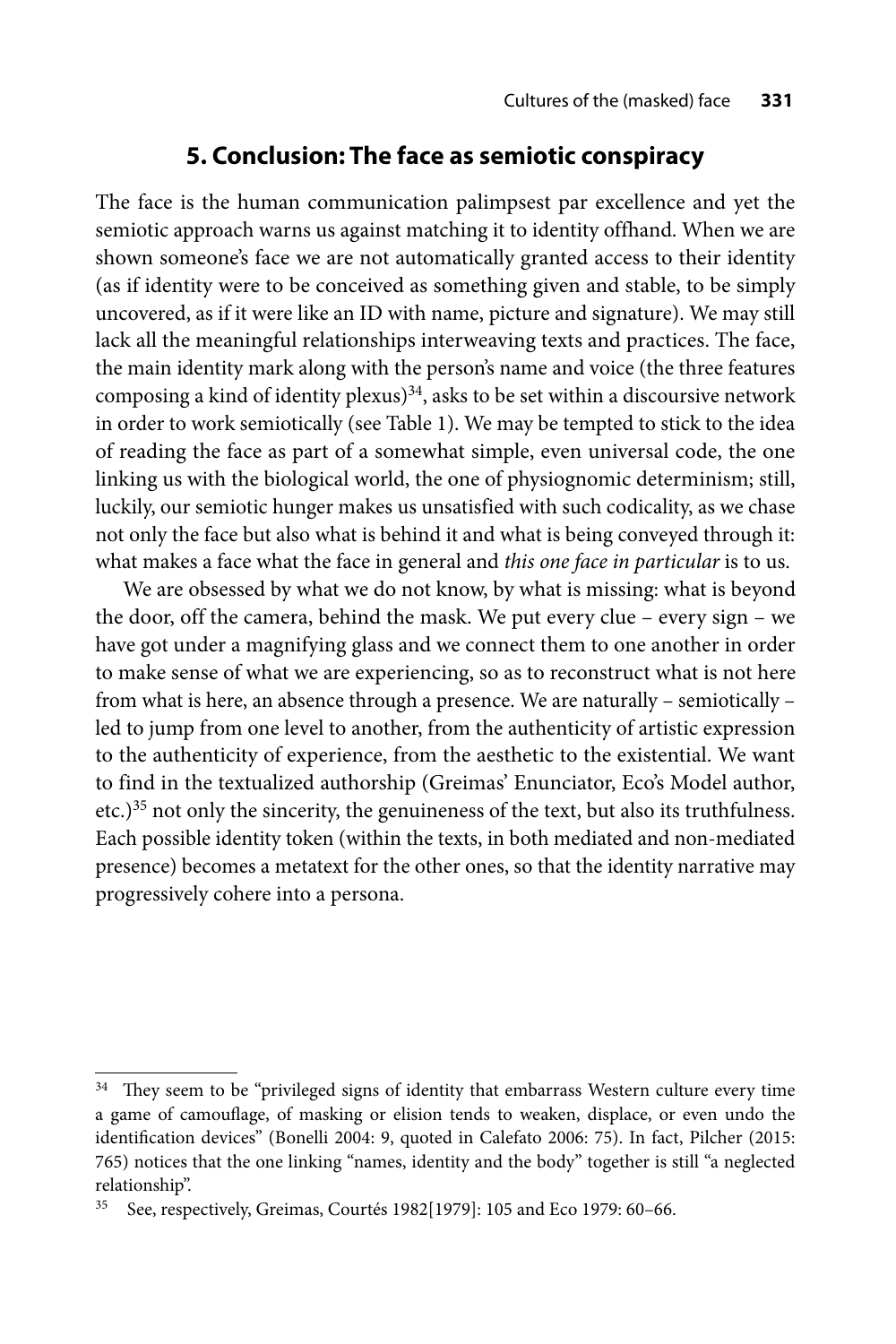#### **332** Gabriele Marino

*Table 1.* Dimensions at stake in the identity plexus.

#### VISUAL DELEGATE

- Semiotic mask (Culturalized face)
	- o Natural face
	- o Modified face
		- Covered/Hidden face (mask)
	- o Denied face (no face, no mask)

#### REGIME OF VISIBILITY

- Transparency (possibility to be recognized)
- Opacity (impossibility to be recognized)
- Hypervisibility/Amplification/Multiplication (will to be recognized)

#### NOMINABLE DELEGATE / REGIME OF ENUNCIABILITY

- Birthname
- Pseudonym
- Heteronym
- Anonymity

### EXTROVERSIVE DIMENSIONS

- Metatextual narrative (autobiography)
- Mediated presence (audiovisual)
- Non-mediated presence (live performance, face to face interaction)

"Outside the text, [there is] no salvation" Greimas (1975: 25) ruled, echoing Derrida's (1967: 227) "There is not outside-text"; and still the text *is not* enough, as our semiotic *élan* is centrifugal: in interacting with the texts, we seek the guarantee that, through them, it is not only a textual *persona* but rather a *real person* who is speaking to us about their – real or possible – world $36$ . Interpretation becomes investigation: a process of reconstruction, unearthing, uncovering, revelation where we hope everything holds together and eventually makes sense. Again, it is a conspiracy, but, this time, of the semiotic kind. The semiotics thereof shall be directed at comprehending whether, how and to which extent does 'the face' plot against itself: whether, how and to which extent, does the visage semiotically works against the face and its expression – turning into the semiotic mask.

<sup>36</sup> On the notion of 'possible world', see Eco 1978, 1979: 122–173.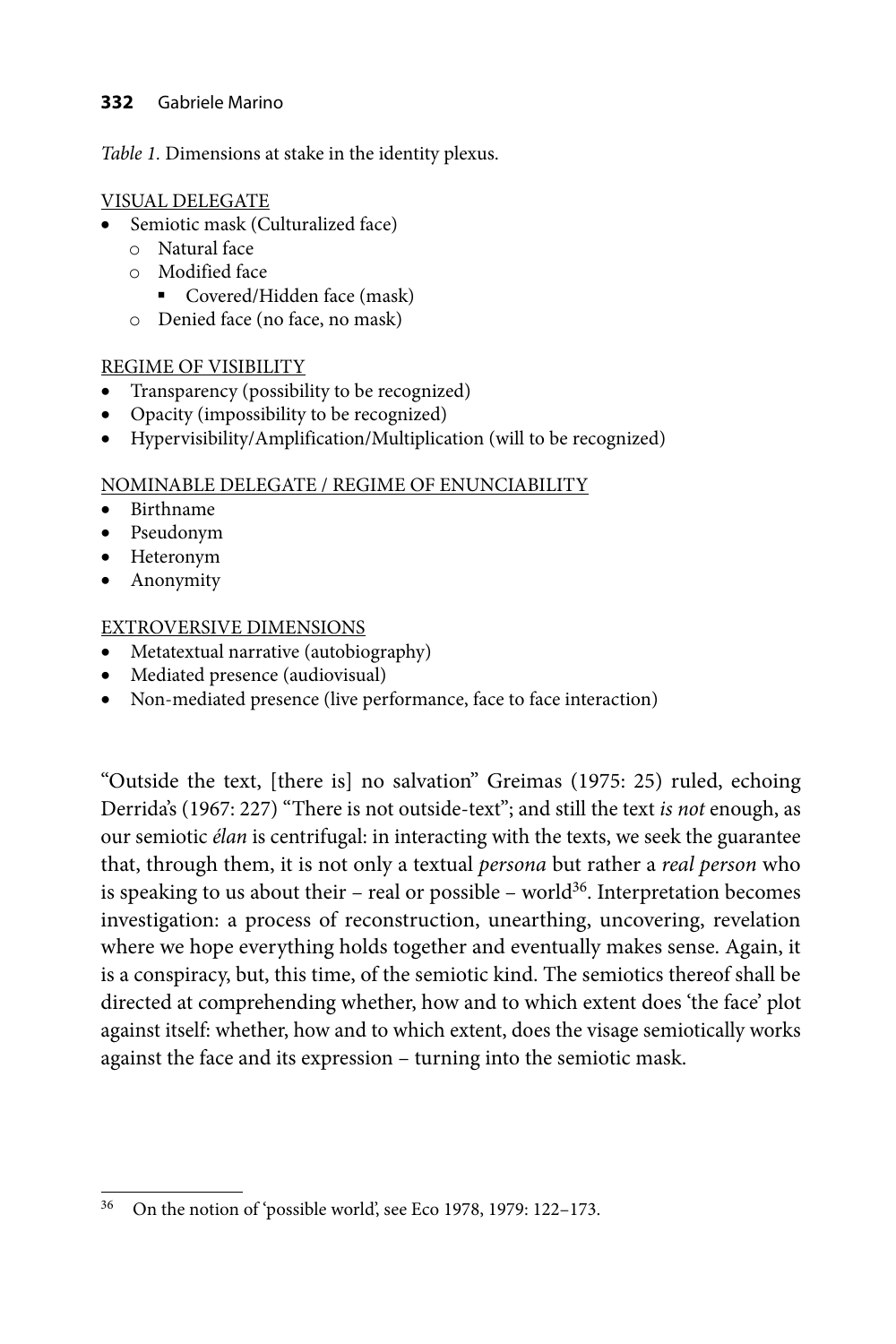**Acknowledgements**: This article results from a project that has received funding from the European Research Council (ERC) under the European Union's Horizon 2020 research and innovation programme (Grant agreement No 819649 – FACETS). The author would like to thank Simon Reynolds for the fruitful exchange of views.

### **References**

- Affergan, Francis 2005[2003]. Modelli antropopoietici della Maschera. In: *Figure dell'umano. Le rappresentazioni dell'antropologia.* Roma: Meltemi, 307–334.
- Barthes, Roland 1947. *Le degré zéro de l'écriture*. *Combat* août: 2.
- Barthes, Roland 1967. *Système de la mode*. Paris: Seuil.
- Barthes, Roland 1970. Le troisième sens: notes de recherches sur quelques photogrammes de S. M. Eisenstein. *Cahiers du cinéma* 222: 12–19.
- Barthes, Roland 1980. *La chambre claire. Note sur la photographie*. Paris: Cahiers du Cinéma-Gallimard-Seuil.
- Bell, Deborah 2010. *Mask Makers and Their Craft: An Illustrated Worldwide Study*. Jefferson: McFarland.
- Belting, Hans 2013. *Faces: Eine Geschichte des Gesichts*. München: Beck.
- Bolter, Jay David; Grusin, Richard 1999. *Remediation: Understanding New Media*. Cambridge: The MIT Press.
- Bonelli, Elena (ed.) 2004. *Segni particolari. L'immagine del viso, l'immaginario del nome proprio.* Urbino: QuattroVenti.
- Caillois, Roger 1958. *Les jeux et les hommes. Le masque et le vertige*. Paris: Gallimard.
- Calabrese, Omar 1981. La sintassi della vertigine: sguardi, specchi, ritratti. *Versus* 29: 3–31. Calabrese, Omar 2006. *L'art de l'autoportrait*. Paris: Citadelles & Mazenod.
- Calefato, Patrizia 2006. Il nome, il volto. In: Calefato, Patrizia (ed.), *Che nome sei? Nomi, marchi, tag, nick, etichette e altri segni*. Roma: Meltemi, 43–77.
- CP = Peirce, Charles S. 1931–1958. *Collected Papers of Charles Sanders Peirce*. Cambridge: Harvard University Press. (Vols. 1–6, Hartshorne, Charles; Weiss, Paul, eds.; vols. 7–8, Burks, Arthur Walter, ed.) [In-text references are to CP, followed by volume and paragraph numbers.]
- Damisch, Hubert 1979. Maschera. (Malvano, Maria Vittoria, trans.) In: Romano, Ruggiero (ed.), *Enciclopedia Einaudi. Vol. 8: Labirinto-Memoria*. Torino: Einaudi, 776–94.
- Danesi, Marcel 2016. *The Semiotics of Emoji: The Rise of Visual Language in the Age of the Internet*. New York: Bloomsbury Academic.
- De Marinis, Marco 1982. *Semiotica del teatro. L'analisi testuale dello spettacolo*. Milano: Bompiani. https://doi.org/10.2307/1772329
- Deleuze, Gilles 1986. *Foucault*. Paris: Minuit. https://doi.org/10.5040/9781350252004
- Deleuze, Gilles; Guattari, Félix 1980. *Mille plateaux. Capitalisme et Shizophrénie 2.* Paris: Minuit.
- Derrida, Jacques 1967. *De la grammatologie*. Paris: Minuit.
- Eco, Umberto (ed.) 1978. *Versus* 19–20 (Semiotica testuale: mondi possibili e narratività).
- Eco, Umberto 1976[1975]. *A Theory of Semiotics*. Bloomington: Indiana University Press.
- Eco, Umberto 1979. *Lector in fabula. La cooperazione interpretativa nei testi narrativi*. Milano: Bompiani.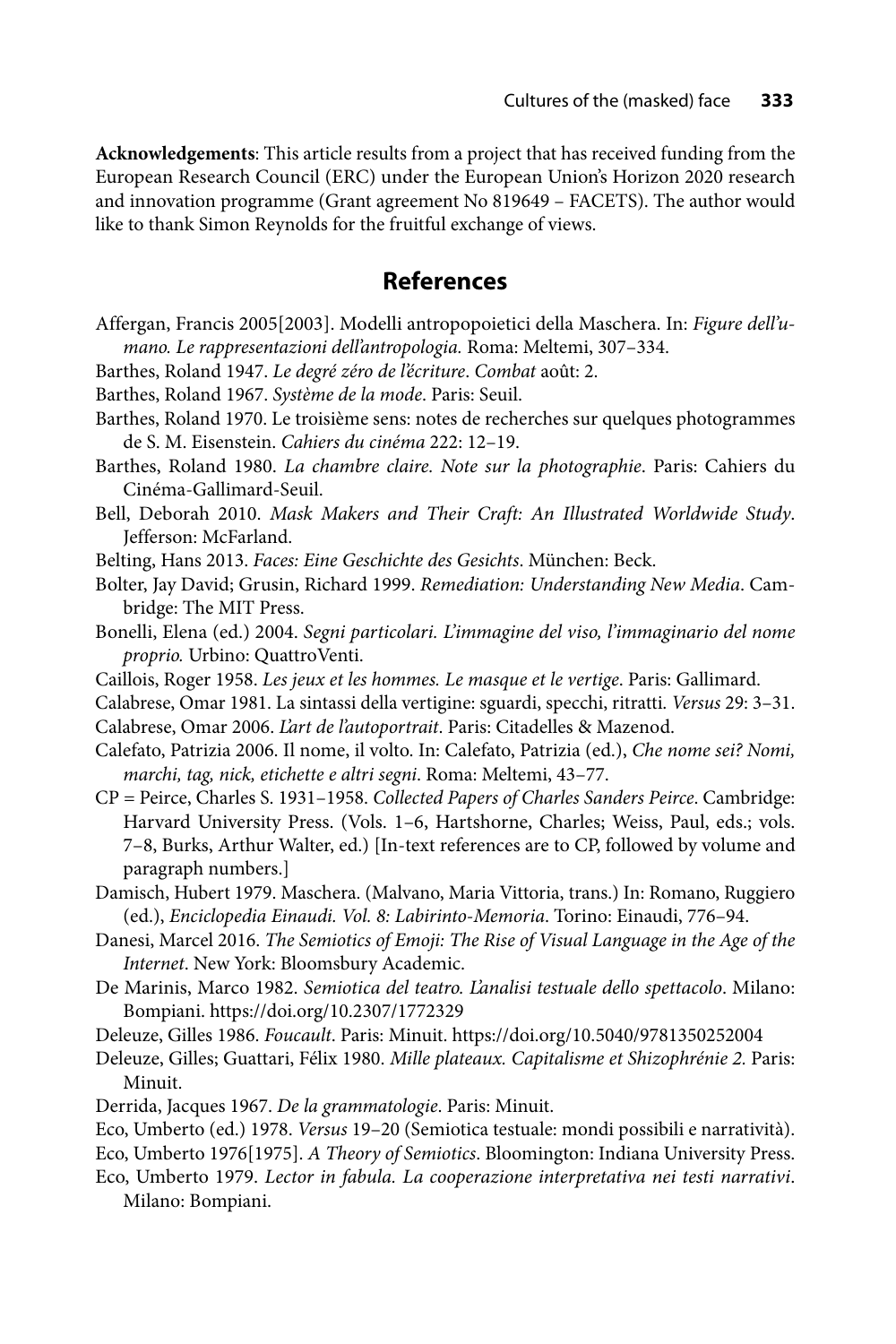- Eco, Umberto 1984. Il linguaggio del volto. In: *Sugli specchi e altri saggi*. Milano: Bompiani, 45–54.
- Eco, Umberto 1986[1984]. *Semiotics and the Philosophy of Language*. Bloomington: Indiana University Press.
- Eco, Umberto 2004*. Storia della bellezza*. Milano: Bompiani.
- Eco, Umberto 2007. *Storia della bruttezza*. Milano: Bompiani.
- Ekman, Paul 1978. Facial signs: Facts, fantasies, and possibilities. In: Sebeok, Thomas Albert (ed.), *Sight, Sound, and Sense*. Bloomington: Indiana University Press, 124–156.
- Fabbri, Paolo 1995. Difformità del viso. In: Brusatin, Manlio; Clair, Jean (eds.), *Identità e alterità: figure del corpo 1895–1995. La Biennale di Venezia 46, Esposizione internazionale d'arte*. Venezia: Marsilio.
- Floch, Jean-Marie 1985. Un nu de Boubat. Sémiotique poétique et discours mythique en photographie. In: *Petites Mythologies de l'Oeil et de l'Esprit: Pour une Semiotique Plastique*. Paris, Amsterdam: Hadès-Benjamins, 21–38. https://doi.org/10.1075/as.1
- Fontanille, Jacques 1993. Les formes de vie. Présentation. *RSSI*–*Recherches Sémiotiques/ Semiotic Inquiry* 13(1/2): 5–12.
- Fontanille, Jacques 2004. *Figure del corpo: per una semiotica dell'impronta*. Roma: Meltemi.
- Fontanille, Jacques 2015. *Formes de vie*[. Liège: Presses universitaires de Liège. https://doi.](https://doi.org/10.4000/books.pulg.2207) org/10.4000/books.pulg.2207
- Fontanille, Jacques; Zilberberg, Claude 1998. *Tension et signification*. Liège: Mardaga.
- Genette, Gérard 1982. *Palimpsestes. La littérature au second degré*. Paris: Seuil.
- Goffman, Erving 1955. On face-work: An analysis of ritual elements in social interaction. *[Psychiatry: Journal for the Study of Interpersonal Processes](https://doi.org/10.1080/00332747.1955.11023008)* 18: 213–231. https://doi.org /10.1080/00332747.1955.11023008
- Gramigna, Remo 2021. Le forme della maschera: aspetti semiotici della manipolazione del volto e della plasticità dell'apparenza. *Lexia* 37–38: 121–140.
- Greimas, Algirdas Julien 1975. L'Énonciation (une posture épistémologique). *Significação*: 9–25. https://doi.org/10.11606/issn.2316-7114.sig.1974.90115
- Greimas, Algirdas Julien 1987. *De l'imperfection*. Périgueux: Éditions Pierre Fanlac.
- Greimas, Algirdas Julien; Courtés, Joseph (ed.) 1982[1979]. *Semiotics and Language: An Analytical Dictionary*. Bloomington: Indiana University Press.
- Greimas, Algirdas Julien; Courtés, Joseph (ed.) 1986. *Sémiotique: Dictionnaire raisonné de la théorie du langage, II. Compléments, débats, propositions*. Paris: Hachette.
- Guattari, Félix 1979. Visagéité signifiante, visagéité diagrammatique. In: *L'inconscient machinique: essais de schizo-analyse*. Fontenay-sous-Bois: Encres/Recherches, 79–116.
- Gurisatti, Giovanni 2006. *Dizionario fisiognomico. Il volto, le forme, l'espressione*. Macerata: Quodlibet.
- Jacoviello, Stefano 2012. *La rivincita di Orfeo. Esperienza estetica e semiotica del discorso musicale*. Mimesis: Milano–Udine.
- Jakobson, Roman 1959. On linguistic aspects of translation. In: Brower, Reuben Arthur (ed.), *On Translation*[. Cambridge: Harvard University Press, 232–239. https://doi.](https://doi.org/10.4159/harvard.9780674731615.c18) org/10.4159/harvard.9780674731615.c18
- Jakobson, Roman 1960. Linguistics and poetics. In: Sebeok, Thomas Albert (ed.), *Style in Language*. Cambridge: The MIT Press, 350–377.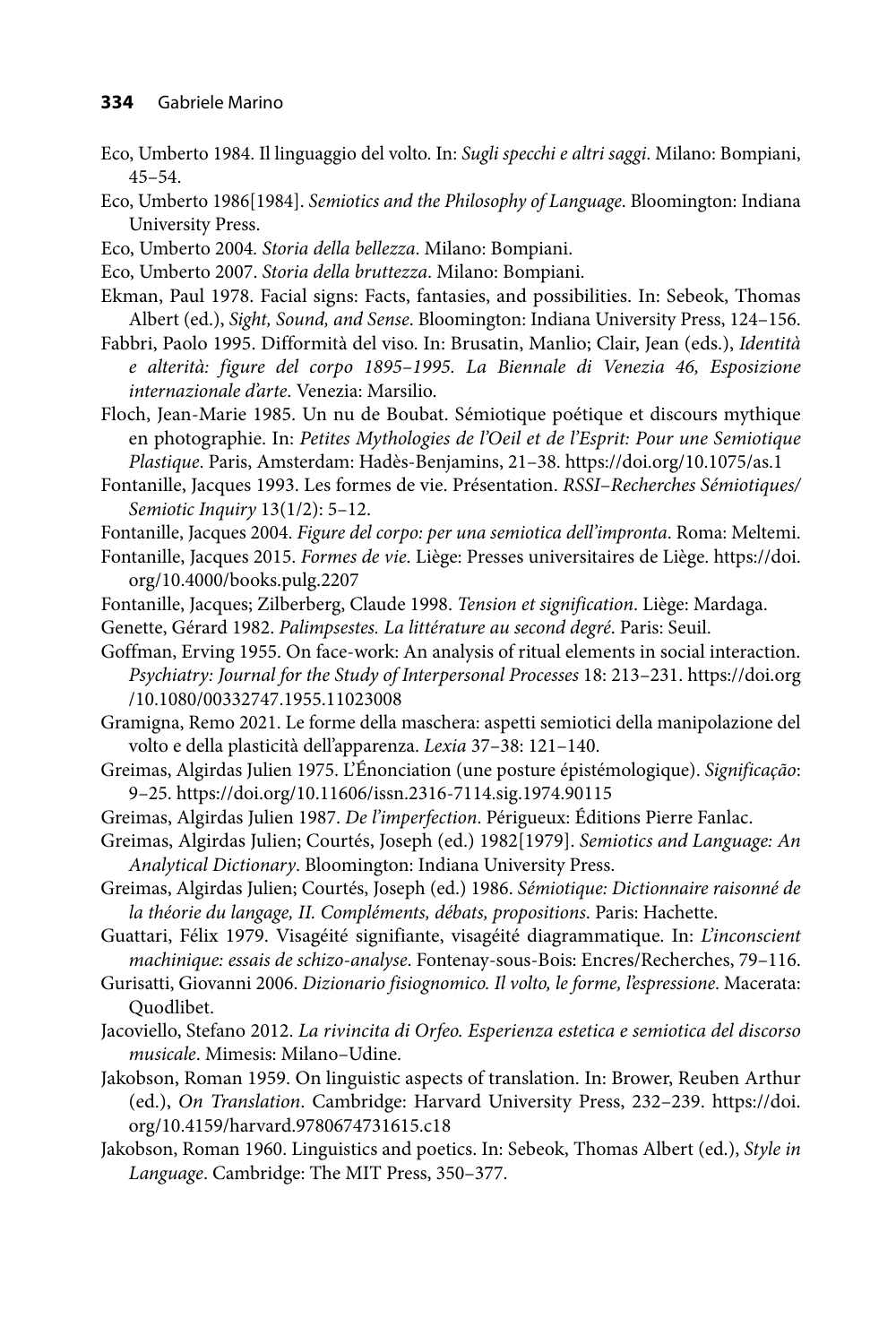- Lacan, Jacques 1949. Le Stade du miroir comme formateur de la fonction du Je, telle qu'elle nous est révélée dans l'expérience psychanalytique. *Revue française de psychanalyse* 13(4): 449–455.
- Lancioni, Tarcisio 2020. *E inseguiremo ancora unicorni. Alterità immaginate e dinamiche culturali*. Sesto San Giovanni (MI): Mimesis.
- Latour, Bruno 1998. Petite philosophie de l'énonciation. In: Basso, Pierluigi; Corrain, Lucia (eds.), *Eloquio del senso. Dialoghi semiotici per Paolo Fabbri*. Milano: Costa & Nolan, 71–94.
- Leone, Massimo 2018. Semiotics of the selfie: The glorification of the present. *Punctum* 4(2): 33–48. https://doi.org/10.18680/hss.2018.0018
- Leone, Massimo 2019. The semiotics of the face in digital dating: A research direction. *[Digital Age in Semiotics & Communication](https://doi.org/10.33919/dasc.19.2.2)* 2: 18–40. https://doi.org/10.33919/ dasc.19.2.2
- Leone, Massimo 2020. The semiotics of the medical face mask: East and West. *Signs & Media* 1: 40–70. https://doi.org/10.1163/25900323-12340004
- Levinas, Emmanuel 1961. *Totalité et Infini: essai sur l'extériorité*. La Haye: Nijhoff.
- Lotman, Juri 1984. О семиосфере. [On the semiosphere.] *Sign Systems Studies* 17: 5–23.
- Lotman, Juri 2002[1981]. Маска в художественном мире Гоголя и маски Анатолия Каплана. [Mask in an artistic world of Gogol, and the masks of Anatoli Kaplan.] *Sign Systems Studies* 30(2): 695–705. https://doi.org/10.12697/SSS.2002.30.2.20
- Magli, Patrizia 1995. *Il volto e l'anima. Fisiognomica e passioni*. Milano: Rizzoli.
- Magli, Patrizia 2013. *Pitturare il volto. Il trucco, l'arte, la moda*. Venezia: Marsilio.
- Magli, Patrizia 2016. *Il volto raccontato. Ritratto e autoritratto in letteratura*. Milano: Raffaello Cortina.
- Marin, Louis 1993. *Masque et portrait*. Urbino: CISeL-Centro Internazionale di Semiotica e Linguistica (Documents de travail et pré-publications 226, settembre, serie F).
- Marin, Louis 1994. *De la representation*. Paris: Gallimard-Seuil.
- Marino, Gabriele 2021a. The form of life of sanctity in music beyond hagiography: The case of John Coltrane and his "Ascension". *International Journal for the Semiotics of Law*. https://doi.org/10.1007/s11196-021-09829-7.
- Marino, Gabriele 2021b. Il ghigno di Aphex e altre maschere: Volti del transumano in musica. *Lexia* 37–38: 197–216.
- Marsciani, Francesco 1990. La maschera neutra. *Carte semiotiche* 7: 146–160.
- Marsciani, Francesco 1996. Il volto neutralizzato. In: Fabbri, Paolo (ed.), *Su la maschera Catalogo del XVII Festival internazionale del giallo e del mistero*. Milano: Mondadori.
- McCulloch, Gretchen 2019. *Because Internet: Understanding the New Rules of Language.* New York: Riverhead Books.
- Ogibenin, Boris L. 1975. Mask in the light of semiotics: A functional approach. *Semiotica* 13(1): 1–9. https://doi.org/10.1515/semi.1975.13.1.1
- Pil[cher, Jane 2015. Names, bodies and identities.](https://doi.org/10.1177/0038038515582157) *Sociology* 50(4): 764–779. https://doi. org/10.1177/0038038515582157
- Pollock, Donald 1995. Masks and the semiotics of identity. *The Journal of the Royal Anthropological Institute* 1(3): 581–597. https://doi.org/10.2307/3034576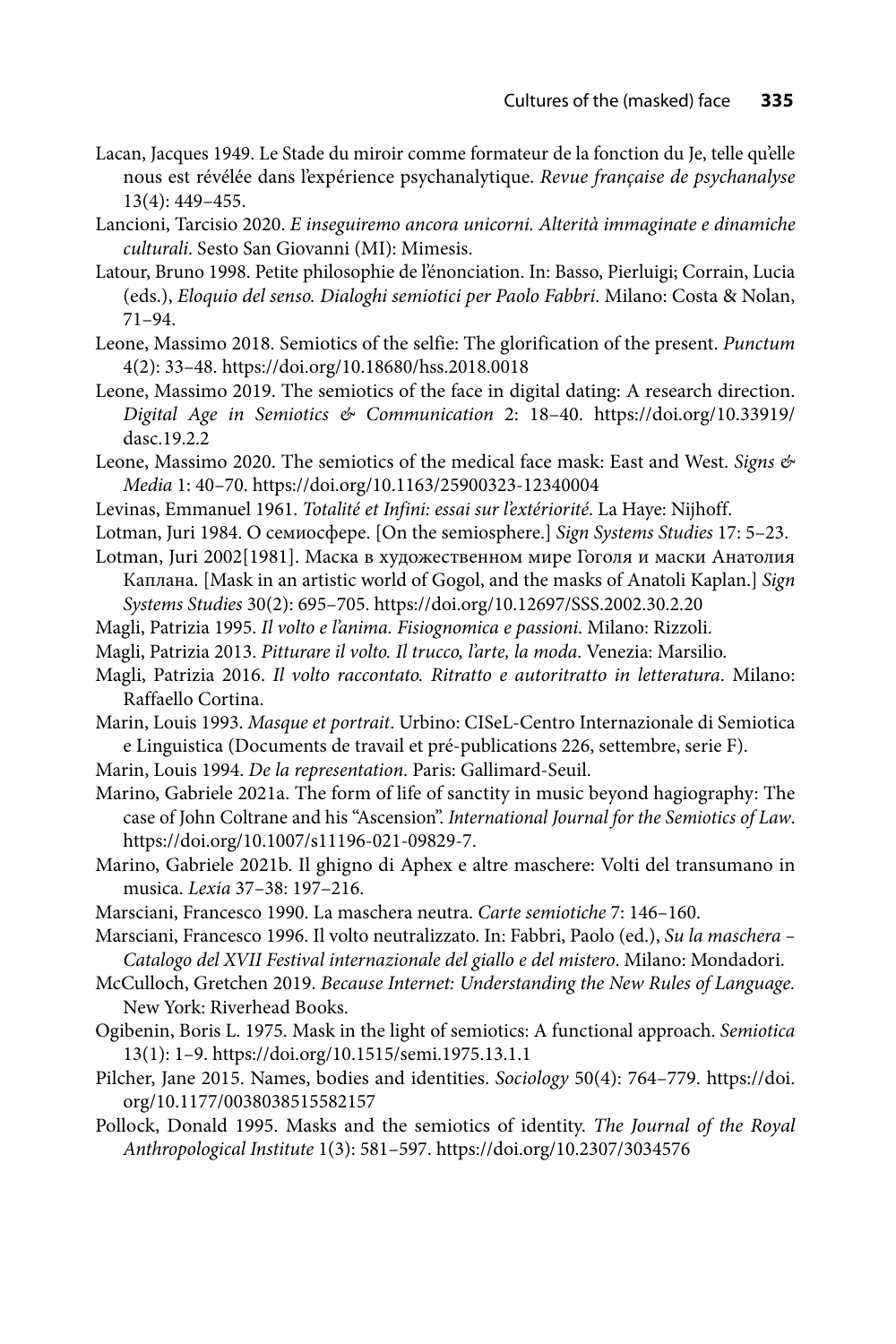- Ponzio, Augusto 2007. Differenza tollerata ed eccedenza del volto. In: *Fuori luogo. L'esorbitante nella riproduzione dell'identico*. Roma: Meltemi, 97–103.
- Proschan, Frank 1983. The semiotic study of puppets, masks, and performing objects. *Semiotica* 47(1–4): 3–44.
- Reyes, Everardo García 2021. Face value: Analyzing and visualizing facial data. *Lexia* 37–38: 467–483.
- Salvatore, Gianfranco 2015. Icone in azione. Il Pop e il Rock come drammaturgie. *H-ermes. Journal of Communication* 4: 201–232.
- Salvatore, Gianfranco 2018. *Il teatro musicale del rock. Avanguardie, frontmen, light-show*. Roma: Stampa Alternativa.
- Sebeok, Thomas Albert; Danesi, Marcel 2000. *The Forms of Meaning: Modeling Systems Theory and Semiotics*[. Berlin: Mouton de Gruyter. https://doi.org/10.1515/](https://doi.org/10.1515/9783110816143) 9783110816143
- Simmel, Georg 1901. Die ästhetische Bedeutung des Gesichts. Der Lotse. *Hamburgische Wochenschrift für deutsche Kultur* 1: 280–284.
- Stano, Simona 2021. Facing food: Pareidolia, iconism, and meaning. *Lexia* 37–38: 487–501. Surace, Bruno 2021. Semiotica dell'Uncanny Valley. *Lexia* 37–38: 359–380.
- Thibault, Mattia 2016. Trolls, hackers, anons: Conspiracy theories in the peripheries of the web. *Lexia* 23-24: 387–408.
- Treusch-Dieter, Gerburg; Macho, Thomas (eds.) 1996. *Medium Gesicht: Die faciale Gesellschaft*. Berlin: Elefanten.
- Varela, Francisco J.; Thompson, Evan; Rosch, Eleanor 1991. *The Embodied Mind: Cognitive Science and Human Experience*[. Cambridge: The MIT Press. https://doi.org/10.7551/](https://doi.org/10.7551/mitpress/6730.001.0001) mitpress/6730.001.0001
- Violi, Patrizia 2018. Dalla nave di Teseo al campanile di Venezia. Una prospettiva semiotica sulla identità. *Rivista Italiana di Filosofia del Linguaggio* 1. [DOI: 10.4396/SFL201904.](https://doi.org/10.4396/SFL201904)
- Wittgenstein, Ludwig 1953. *Philosophical Investigations*. Oxford: Blackwell.
- Wittgenstein, Ludwig 1969. *On Certainty*. New York: Harper.

#### **Культуры лица (в масках)**

То, что мы привыкли считать «лицом», с семиотической точки зрения является не чем-то определенным и монолитным, а имеет, по меньшей мере, тройную природу: биологическое (лицо), физиогномическое (выражение), воспринимаемое (визаж). В то же время лицо имеет относительный характер, так как несет смысл, лишь будучи включенным в повествование. Лицо является центром всей семиотической системы – формы жизни, вращающейся вокруг идентичности, которую лицо, точнее, визаж, воплощает и до сих пор не решает. То, что мы называем «естественным лицом», не является, как можно подумать, предпосылкой для возникновения «культурного лица» (включающего модификации от макияжа и масок до хирургии), а скорее служит одной из возможных семиотических масок, которые может выбрать человек. В то же время маска не должна рассматриваться только как способ обмана (или как материальный объект), в сущности находясь в центре более сложной аксиологии. Классический семиотический квадрат, противопоставляющий «быть»